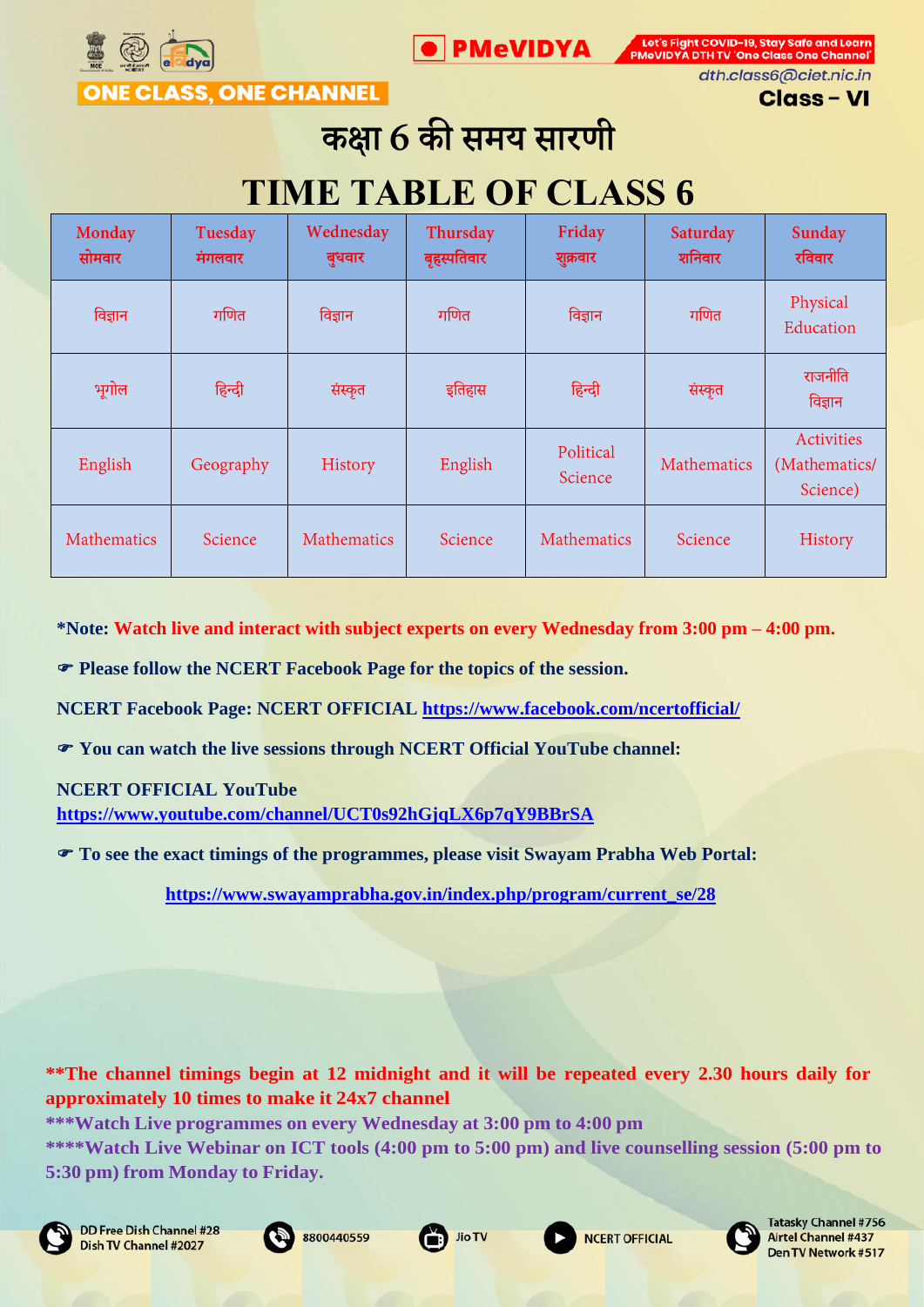



dth.class6@ciet.nic.in

**Class-VI** 

## **ONE CLASS, ONE CHANNEL**

# **Transmission Schedule for June, 2022**

| <b>Subject</b>                        | <b>Title / Topic</b>                   | <b>Duration</b> | <b>Medium</b> |
|---------------------------------------|----------------------------------------|-----------------|---------------|
|                                       |                                        | (HH:MM:SS)      |               |
|                                       | Wednesday, June 1, 2022                |                 |               |
| <b>Montage</b>                        | Montage of the channel                 | 0:00:24         | N.A.          |
| <b>Channel Detail &amp; Time</b>      | Channel Detail & Time Table            | 00:00:50        | N.A.          |
| <b>Table</b>                          |                                        |                 |               |
| विज्ञान                               | पाठ-7 पौधों को जानिए                   | 0:19:30         | Hindi         |
| <b>COVID-19 Awareness</b>             | <b>COVID-19 Awareness</b>              | 0:00:40         | Hindi         |
| संस्कृत                               | पाठ-14 अहह आः च, भाग 1                 | 0:21:05         | Hindi         |
| <b>Cultural Heritage:</b>             | <b>Instrumental Competition: Boys:</b> | 00:06:23        | N.A.          |
| <b>Art/Music &amp; Dance</b>          | Kerala                                 |                 |               |
| <b>General Awareness</b>              | Nutrition, Health, and Sanitaion       | 0:06:21         | English       |
| <b>History</b>                        | Ashoka, the Emperor Who Gave           | 0:20:03         | English       |
|                                       | Up War                                 |                 |               |
| <b>Creative Activities: Art &amp;</b> | <b>Pals Climb Peaks</b>                | 0:03:13         | English       |
| Craft                                 |                                        |                 |               |
| <b>Mathematics</b>                    | Ch-7 Fractions                         | 0:19:36         | English       |
| <b>General Awareness</b>              | भावनात्मक कल्याण और मानसिक             | 0:04:59         | Hindi         |
|                                       | स्वास्थ्य                              |                 |               |
| <b>Vocational Education</b>           | गमले में पौधा लगाने की विधि            | 0:20:08         | English/Hindi |
| <b>Vocational Education</b>           | TEN PLANTS FOR HOME                    | 0:13:34         | English/Hindi |
|                                       | <b>DECORATION</b>                      |                 |               |
| General                               | Fondational Literacy &                 | 0:03:46         | English       |
|                                       | Numeracy (FLN)                         |                 |               |
| <b>General</b>                        | <b>Nipun Bharat Anthem</b>             | 0:01:46         | Hindi         |
| <b>Patriotic Song</b>                 | I will bring glory to my Nation        | 0:05:18         | English       |
|                                       | Thursday, June 2, 2022                 |                 |               |
| Montage                               | Montage of the channel                 | 0:00:24         | N.A.          |
| <b>Channel Detail &amp; Time</b>      | Channel Detail & Time Table            | 00:00:50        | N.A.          |
| <b>Table</b>                          |                                        |                 |               |
| <b>Invocation/National</b>            | वैष्णव जन तो                           | 00:06:52        | हिन्दी        |
| Song/Vaishnav Jan                     |                                        |                 |               |
| गणित                                  | पाठ-7 भिन्न, भाग 1                     | 0:22:51         | Hindi         |
| <b>COVID-19 Awareness</b>             | <b>COVID-19 Awareness</b>              | 0:00:40         | Hindi         |

**\*\*The channel timings begin at 12 midnight and it will be repeated every 2.30 hours daily for approximately 10 times to make it 24x7 channel**

**\*\*\*Watch Live programmes on every Wednesday at 3:00 pm to 4:00 pm**

**\*\*\*\*Watch Live Webinar on ICT tools (4:00 pm to 5:00 pm) and live counselling session (5:00 pm to 5:30 pm) from Monday to Friday.**









**NCERT OFFICIAL** 

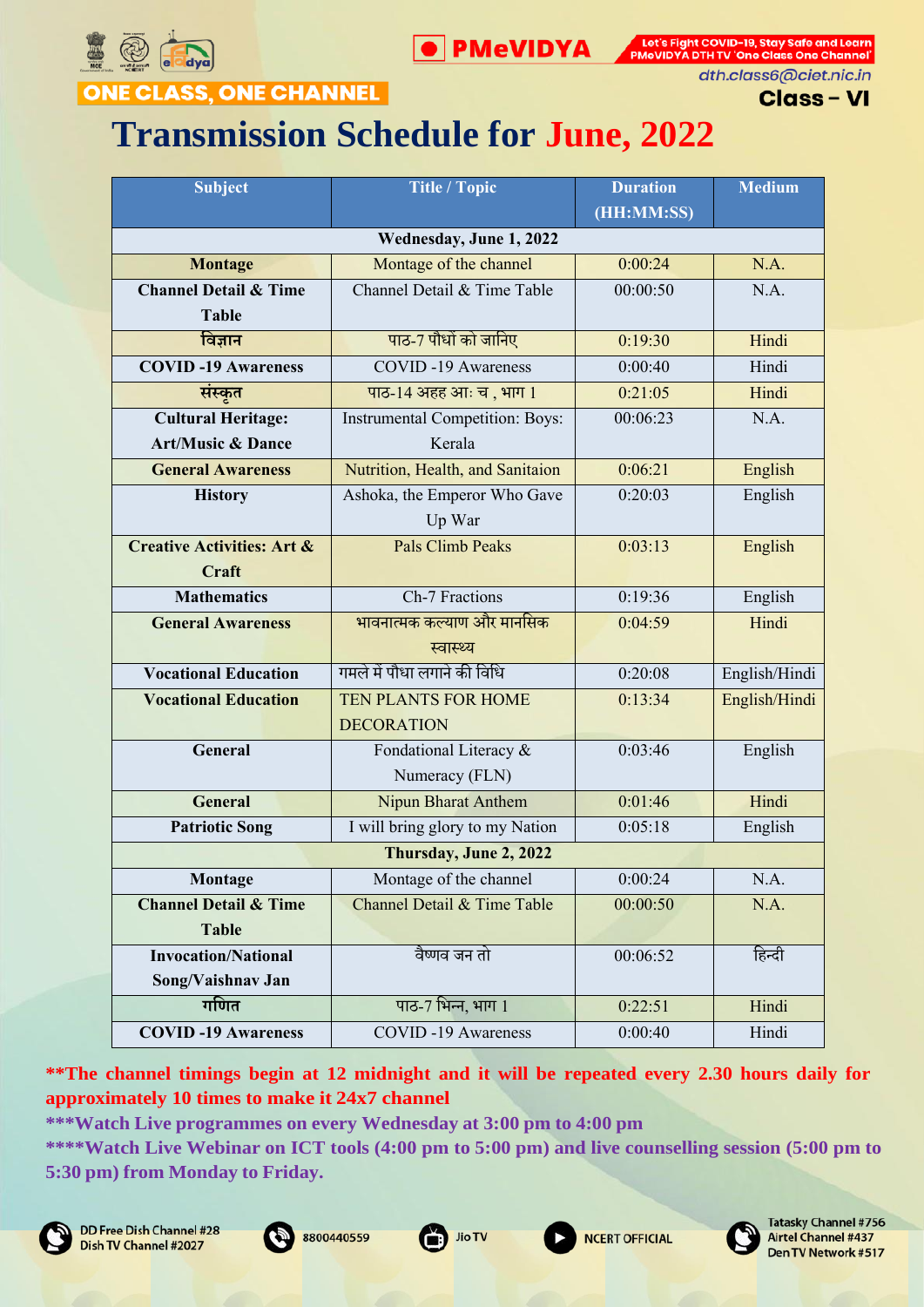



dth.class6@ciet.nic.in

#### **ONE CLASS, ONE CHANNEL**

**Class - VI** 

|                                       |                                   |          | ,,,,,         |
|---------------------------------------|-----------------------------------|----------|---------------|
| इतिहास                                | पाठ-6 नए प्रश्न नए विचार          | 0:26:15  | Hindi         |
| <b>Cultural Heritage:</b>             | <b>Navras DEAA Dance Emotions</b> | 00:03:50 | N.A.          |
| <b>Art/Music &amp; Dance</b>          |                                   |          |               |
| <b>English</b>                        | The Monkey and the Crocodile      | 0:23:23  | English       |
| <b>Creative Activities: Art &amp;</b> | Curious Rat                       | 00:01:18 | English       |
| Craft                                 |                                   |          |               |
| <b>Science</b>                        | Ch-7 Getting to Know Plants       | 0:21:38  | English       |
| <b>Patriotic Song</b>                 | I will bring glory to my Nation   | 0:05:18  | English       |
| <b>Vocational Education</b>           | <b>IDENTIFICATION OF TREES</b>    | 0:10:24  | English/Hindi |
| Storytelling/Value                    | Ek Din Ki Badshahat               | 0:12:04  | Hindi         |
| education                             |                                   |          |               |
| <b>General</b>                        | Fondational Literacy &            | 0:03:46  | English       |
|                                       | Numeracy (FLN)                    |          |               |
| General                               | Nipun Bharat Anthem               | 0:01:46  | Hindi         |
| <b>Cultural Heritage:</b>             | Music - Instrumental              | 00:07:09 | N.A.          |
| <b>Art/Music &amp; Dance</b>          | <b>Competition: Boys: Odisha</b>  |          |               |
|                                       | Friday, June 3, 2022              |          |               |
| <b>Montage</b>                        | Montage of the channel            | 0:00:24  | N.A.          |
| <b>Channel Detail &amp; Time</b>      | Channel Detail & Time Table       | 00:00:50 | N.A.          |
| <b>Table</b>                          |                                   |          |               |
| <b>Invocation/National</b>            | वैष्णव जन तो                      | 00:06:52 | हिन्दी        |
| Song/Vaishnav Jan                     |                                   |          |               |
| विज्ञान                               | पाठ-8 शरीर में गति                | 0:21:52  | Hindi         |
| <b>COVID-19 Awareness</b>             | <b>COVID-19 Awareness</b>         | 0:01:06  | English       |
| हिन्दी                                | साथी हाथ बढ़ाना (गीत)             | 0:27:47  | Hindi         |
| <b>Cultural Heritage:</b>             | <b>Competition: Boys: Andaman</b> | 0:05:12  | English       |
| <b>Art/Music &amp; Dance</b>          | and Nicobar Islands               |          |               |
| <b>Political Science</b>              | Ch-7 Urban Administration         | 0:22:34  | English       |
| <b>Creative Activities: Art &amp;</b> | <b>Curious Rat</b>                | 00:01:18 | English       |
| Craft                                 |                                   |          |               |
| <b>Mathematics</b>                    | <b>Chapter 8 Decimals</b>         | 0:24:10  | English       |
| <b>Patriotic Song</b>                 | I will bring glory to my Nation   | 0:05:18  | English       |
| <b>Cultural Heritage:</b>             | Music - Instrumental              | 00:05:34 | N.A.          |
| <b>Art/Music &amp; Dance</b>          | Competition: Boys: Assam          |          |               |
| General                               | Fondational Literacy &            | 0:03:46  | English       |
|                                       | Numeracy (FLN)                    |          |               |
| General                               | Nipun Bharat Anthem               | 0:01:46  | Hindi         |

**\*\*The channel timings begin at 12 midnight and it will be repeated every 2.30 hours daily for approximately 10 times to make it 24x7 channel**

**\*\*\*Watch Live programmes on every Wednesday at 3:00 pm to 4:00 pm**









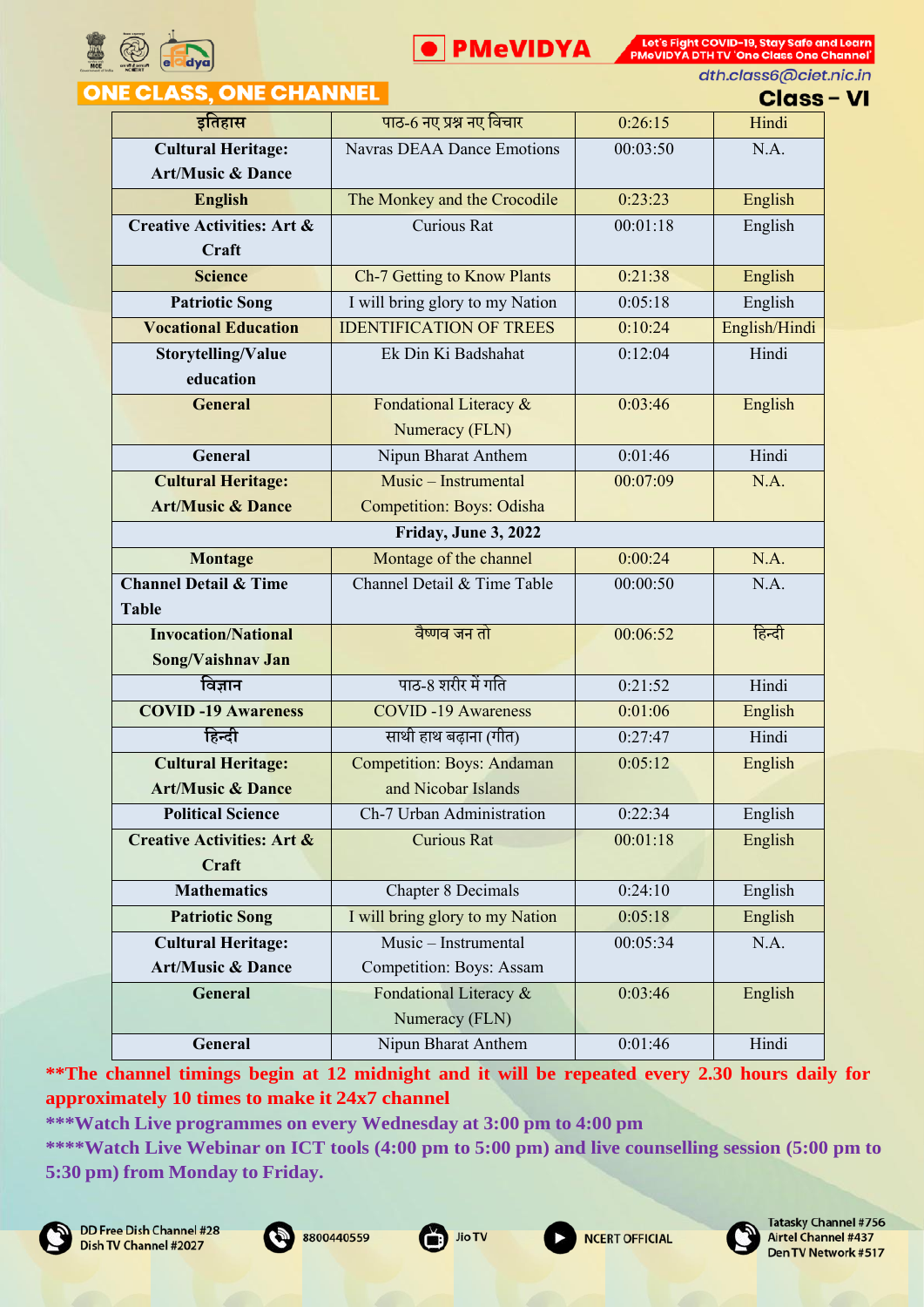



dth.class6@ciet.nic.in

# **ONE CLASS, ONE CHANNEL**

**Class - VI** 

| <b>Vocational Education</b>           | गमले में पौधा लगाने की विधि     | 0:20:08  | English/Hindi |
|---------------------------------------|---------------------------------|----------|---------------|
|                                       | Saturday, June 4, 2022          |          |               |
| <b>Montage</b>                        | Montage of the channel          | 0:00:24  | N.A.          |
| <b>Channel Detail &amp; Time</b>      | Channel Detail & Time Table     | 00:00:50 | N.A.          |
| <b>Table</b>                          |                                 |          |               |
| गणित                                  | पाठ-7 भिन्न, भाग 2              | 0:27:08  | Hindi         |
| <b>COVID-19 Awareness</b>             | <b>COVID-19 Awareness</b>       | 0:00:40  | English       |
| संस्कृत                               | पाठ-15 मातुलचन्द्र!, भाग 1      | 0:18:32  | Hindi         |
| <b>Cultural Heritage:</b>             | Music – Instrumental            | 00:05:34 | N.A.          |
| <b>Art/Music &amp; Dance</b>          | Competition: Boys: Assam        |          |               |
| <b>General Awareness</b>              | <b>Emotional Well-being and</b> | 0:04:57  | English       |
|                                       | <b>Mental Health</b>            |          |               |
| <b>General Awareness</b>              | भावनात्मक कल्याण और मानसिक      | 0:04:59  | Hindi         |
|                                       | स्वास्थ्य                       |          |               |
| <b>Invocation/National</b>            | वैष्णव जन तो                    | 00:06:52 | हिन्दी        |
| Song/Vaishnav Jan                     |                                 |          |               |
| Geography                             | India: Climate, Vegetation and  | 0:16:36  | English       |
|                                       | Wildlife                        |          |               |
| <b>Creative Activities: Art &amp;</b> | <b>Curious Rat</b>              | 00:01:18 | English       |
| Craft                                 |                                 |          |               |
| <b>Science</b>                        | Ch-8 Body Movements             | 0:26:45  | English       |
| <b>Patriotic Song</b>                 | I will bring glory to my Nation | 0:05:18  | English       |
| <b>Vocational Education</b>           | TEN PLANTS FOR HOME             | 0:13:34  | English/Hindi |
|                                       | <b>DECORATION</b>               |          |               |
| <b>Storytelling/Value</b>             | Dan Ka Hisab                    | 0:16:30  | Hindi         |
| education                             |                                 |          |               |
| General                               | Fondational Literacy &          | 0:03:46  | English       |
|                                       | Numeracy (FLN)                  |          |               |
| General                               | Nipun Bharat Anthem             | 0:01:46  | Hindi         |
|                                       | <b>Sunday, June 5, 2022</b>     |          |               |
| Montage                               | Montage of the channel          | 0:00:24  | N.A.          |
| <b>Channel Detail &amp; Time</b>      | Channel Detail & Time Table     | 00:00:50 | N.A.          |
| <b>Table</b>                          |                                 |          |               |
| <b>Invocation/National</b>            | वैष्णव जन तो                    | 00:06:52 | हिन्दी        |
| Song/Vaishnav Jan                     |                                 |          |               |
| <b>Physical Education</b>             | Sarvangasan                     | 0:14:57  | English       |
| <b>Physical Education</b>             | प्राणायाम और ध्यान              | 0:30:38  | Hindi         |

**\*\*The channel timings begin at 12 midnight and it will be repeated every 2.30 hours daily for approximately 10 times to make it 24x7 channel**

**\*\*\*Watch Live programmes on every Wednesday at 3:00 pm to 4:00 pm**







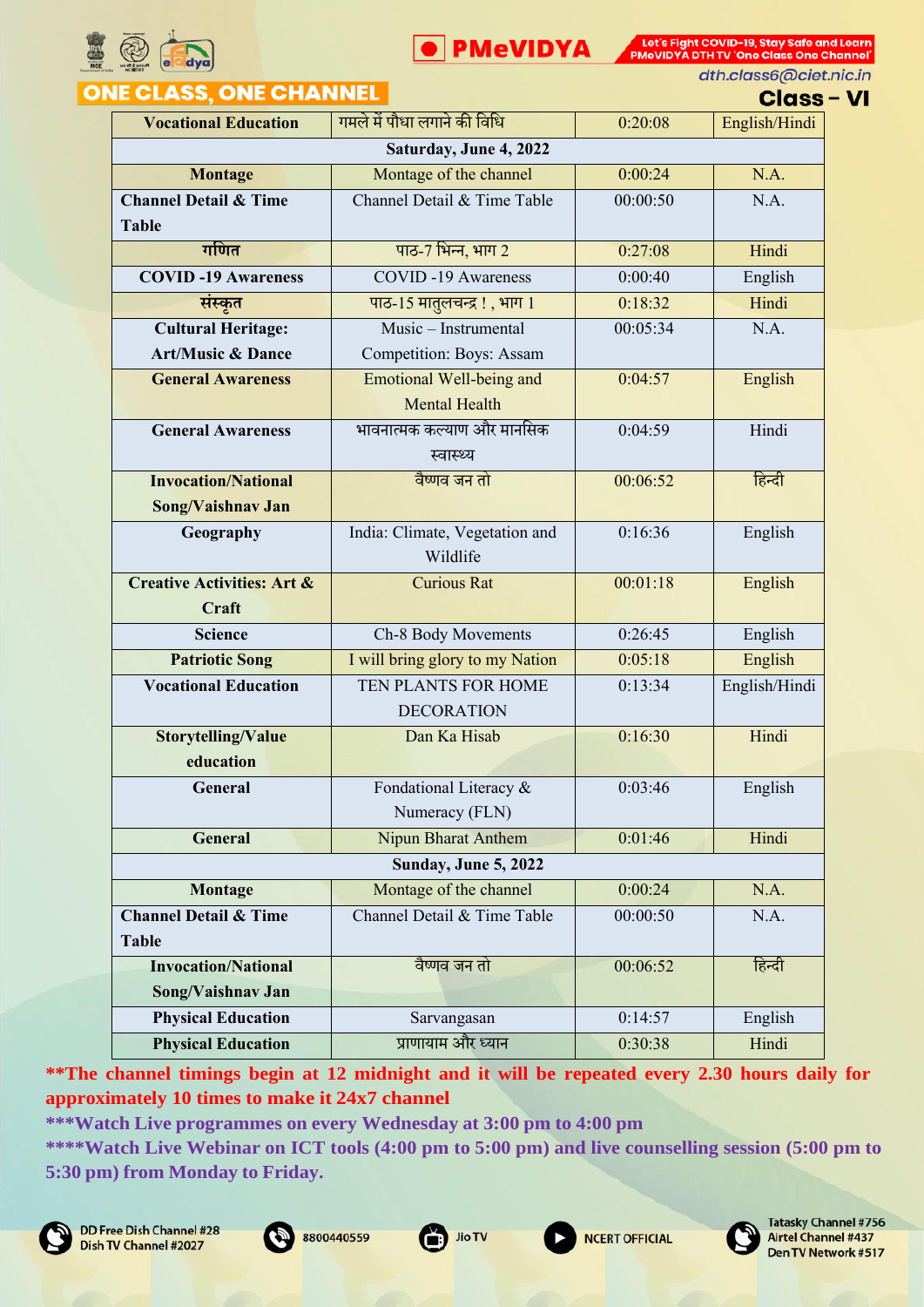



dth.class6@ciet.nic.in

#### **ASS. ONE CHANNEL ONE CL**

**Class - VI** 

| .                                     |                                       |          | UIUSS         |
|---------------------------------------|---------------------------------------|----------|---------------|
| <b>Physical Education</b>             | Discus Throw                          | 0:17:28  | English       |
| <b>COVID-19 Awareness</b>             | <b>COVID-19 Awareness</b>             | 0:01:01  | English       |
| <b>Patriotic Song</b>                 | I will bring glory to my Nation       | 0:05:18  | English       |
| राजनीति विज्ञान                       | पाठ-6 गाँव का प्रशासन                 | 0:20:33  | Hindi         |
| <b>Cultural Heritage:</b>             | <b>Navras DEAA Dance Emotions</b>     | 00:03:50 | N.A.          |
| <b>Art/Music &amp; Dance</b>          |                                       |          |               |
| <b>Activities</b>                     | What do we eat? (ch-1)                | 0:02:16  | English       |
| (Mathematics/Science)                 |                                       |          |               |
| <b>Creative Activities: Art &amp;</b> | <b>Curious Rat</b>                    | 00:01:18 | English       |
| Craft                                 |                                       |          |               |
| <b>History</b>                        | <b>Vital Villages, Thriving Towns</b> | 0:16:56  | English       |
| Storytelling/Value                    | Rakh ki Rassi                         | 0:12:56  | Hindi         |
| education                             |                                       |          |               |
| <b>General</b>                        | Fondational Literacy &                | 0:03:46  | English       |
|                                       | Numeracy (FLN)                        |          |               |
| General                               | Nipun Bharat Anthem                   | 0:01:46  | Hindi         |
| <b>Vocational Education</b>           | PREPARING FIRST AID KIT               | 0:07:11  | English/Hindi |
|                                       | <b>AT HOME</b>                        |          |               |
|                                       | Monday, June 6, 2022                  |          |               |
| Montage                               | Montage of the channel                | 0:00:24  | N.A.          |
| <b>Channel Detail &amp; Time</b>      | Channel Detail & Time Table           | 00:00:50 | N.A.          |
| <b>Table</b>                          |                                       |          |               |
| <b>Invocation/National</b>            | वैष्णव जन तो                          | 00:06:52 | हिन्दी        |
| Song/Vaishnav Jan                     |                                       |          |               |
| विज्ञान                               | पाठ-9 सजीव - विशेषताएँ एवं आवास       | 0:18:27  | Hindi         |
| <b>COVID-19 Awareness</b>             | <b>COVID-19 Awareness</b>             | 0:01:05  | English       |
| भूगोल                                 | पाठ-7 हमारा देश भारत                  | 0:18:24  | Hindi         |
| <b>Patriotic Song</b>                 | I will bring glory to my Nation       | 0:05:18  | English       |
| <b>Cultural Heritage:</b>             | Music - Instrumental                  | 00:07:09 | N.A.          |
| <b>Art/Music &amp; Dance</b>          | Competition: Boys: Odisha             |          |               |
| <b>English</b>                        | Who I Am                              | 0:23:14  | English       |
| <b>Creative Activities: Art &amp;</b> | Pals Climb Peaks                      | 0:03:13  | English       |
| Craft                                 |                                       |          |               |
| <b>Mathematics</b>                    | Ch-9 Data Handling, Part 1            | 0:30:46  | English       |
| Storytelling/Value                    | <b>Bus Ke Neeche Bagh</b>             | 0:05:52  | Hindi         |
| education                             |                                       |          |               |

**\*\*The channel timings begin at 12 midnight and it will be repeated every 2.30 hours daily for approximately 10 times to make it 24x7 channel**











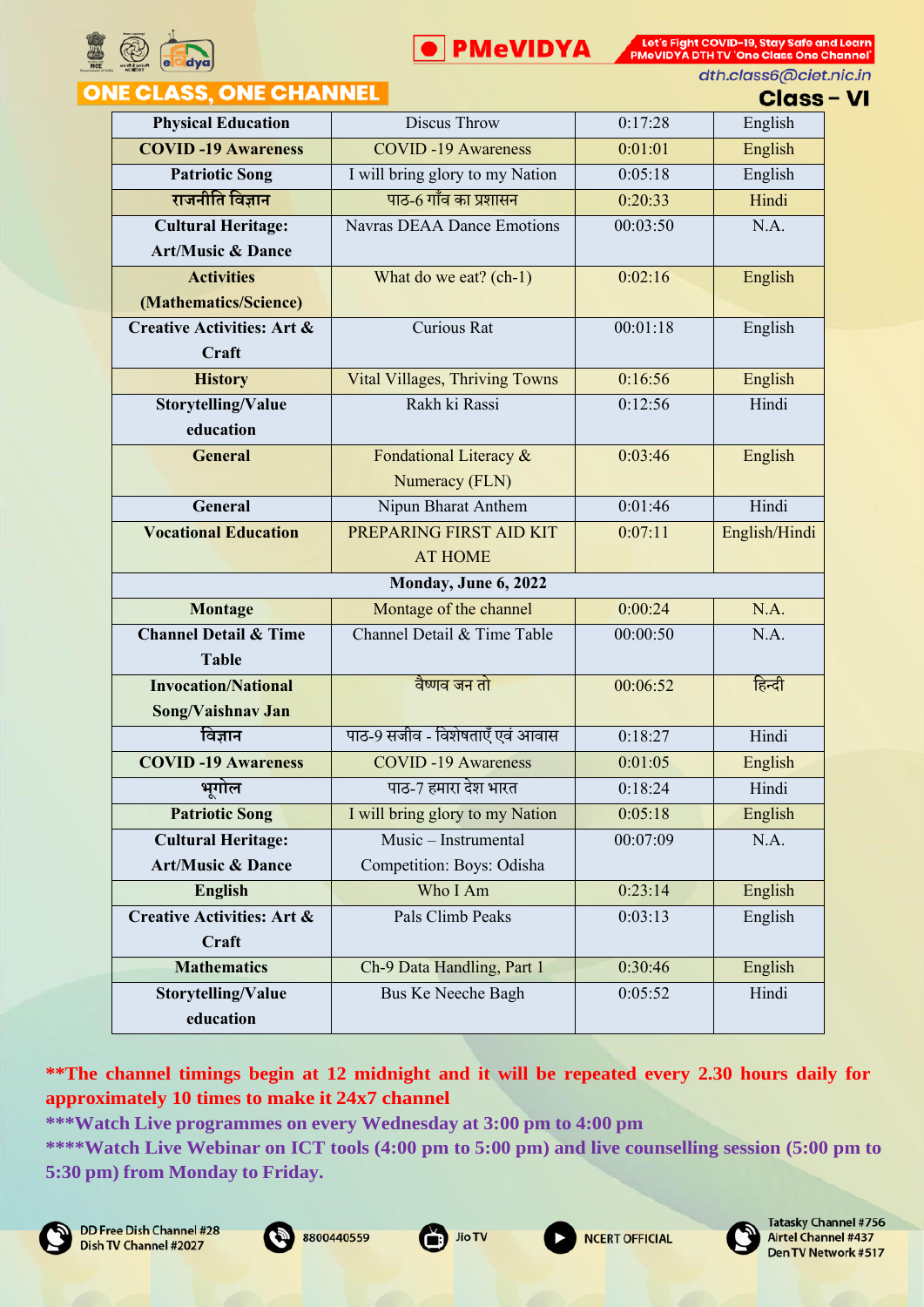



dth.class6@ciet.nic.in

#### **ONE CLASS, ONE CHANNEL**

**Class - VI** 

| ____________________                  |                                     |          | ๛๛            |
|---------------------------------------|-------------------------------------|----------|---------------|
| <b>Vocational Education</b>           | PREPARING FIRST AID KIT             | 0:07:11  | English/Hindi |
|                                       | <b>AT HOME</b>                      |          |               |
| General                               | Fondational Literacy &              | 0:03:46  | English       |
|                                       | Numeracy (FLN)                      |          |               |
| <b>General</b>                        | <b>Nipun Bharat Anthem</b>          | 0:01:46  | Hindi         |
| <b>Vocational Education</b>           | <b>PLUMBING TOOLS</b>               | 0:14:18  | English/Hindi |
|                                       | Tuesday, June 7, 2022               |          |               |
| Montage                               | Montage of the channel              | 0:00:24  | N.A.          |
| <b>Channel Detail &amp; Time</b>      | Channel Detail & Time Table         | 00:00:50 | N.A.          |
| <b>Table</b>                          |                                     |          |               |
| <b>Invocation/National</b>            | वैष्णव जन तो                        | 00:06:52 | हिन्दी        |
| Song/Vaishnav Jan                     |                                     |          |               |
| गणित                                  | पाठ-7 भिन्न, भाग 3                  | 0:26:18  | Hindi         |
| <b>COVID-19 Awareness</b>             | <b>COVID-19 Awareness</b>           | 0:01:06  | English       |
| <b>General Awareness</b>              | <b>Gender Equality</b>              | 0:07:09  | English       |
| <b>General Awareness</b>              | जेंडर समानता                        | 0:07:22  | Hindi         |
| हिन्दी                                | धनुष                                | 0:38:22  | Hindi         |
| <b>Cultural Heritage:</b>             | Music - Instrumental                | 00:05:34 | N.A.          |
| <b>Art/Music &amp; Dance</b>          | Competition: Boys: Assam            |          |               |
| Geography                             | Solar System (Ch-1)                 | 0:11:43  | English       |
| <b>Creative Activities: Art &amp;</b> | Pals Climb Peaks                    | 0:03:13  | English       |
| Craft                                 |                                     |          |               |
| <b>Science</b>                        | Ch-9 The Living Organisms —         | 0:17:34  | English       |
|                                       | <b>Characteristics And Habitats</b> |          |               |
| <b>Patriotic Song</b>                 | I will bring glory to my Nation     | 0:05:18  | English       |
| <b>General</b>                        | Fondational Literacy &              | 0:03:46  | English       |
|                                       | Numeracy (FLN)                      |          |               |
| General                               | Nipun Bharat Anthem                 | 0:01:46  | Hindi         |
| <b>Vocational Education</b>           | TEN PLANTS FOR HOME                 | 0:13:34  | English/Hindi |
|                                       | <b>DECORATION</b>                   |          |               |
|                                       |                                     |          |               |
| Montage                               | Montage of the channel              | 0:00:24  | N.A.          |
| <b>Channel Detail &amp; Time</b>      | Channel Detail & Time Table         | 00:00:50 | N.A.          |
| <b>Table</b>                          |                                     |          |               |
| <b>Invocation/National</b>            | वैष्णव जन तो                        | 00:06:52 | हिन्दी        |
| Song/Vaishnav Jan                     |                                     |          |               |
| विज्ञान                               | पाठ-9 सजीव: विशेषतायें एवं आवास     | 0:28:55  | Hindi         |

**\*\*The channel timings begin at 12 midnight and it will be repeated every 2.30 hours daily for approximately 10 times to make it 24x7 channel**

**\*\*\*Watch Live programmes on every Wednesday at 3:00 pm to 4:00 pm**











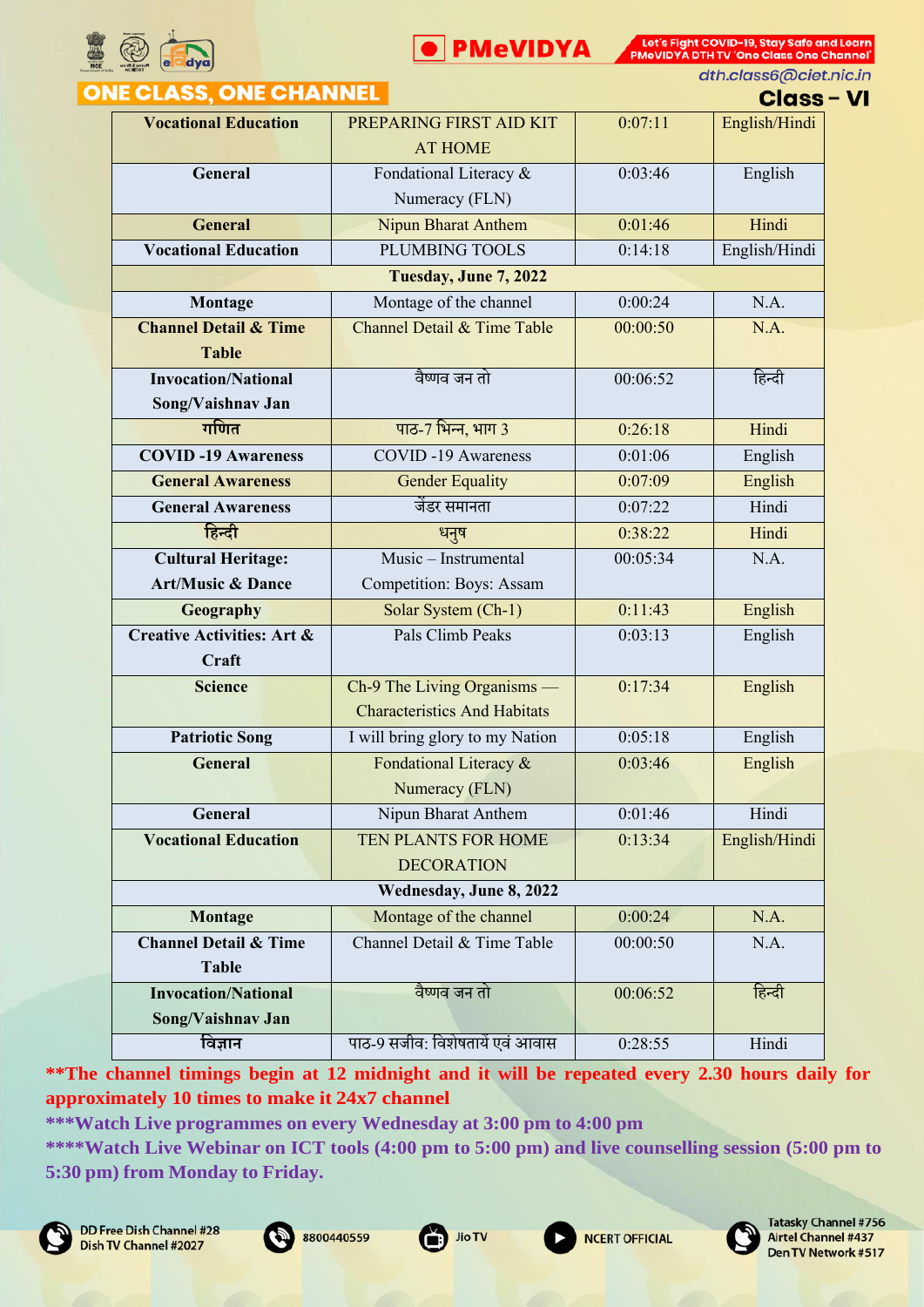



dth.class6@ciet.nic.in

# **ONE CLASS, ONE CHANNEL**

**Class - VI** 

|                                       |                                        |          | ๛๛            |
|---------------------------------------|----------------------------------------|----------|---------------|
| <b>COVID-19 Awareness</b>             | <b>COVID-19 Awareness</b>              | 0:00:40  | English       |
| <b>General Awareness</b>              | Emotional Well-being and               | 0:04:57  | English       |
|                                       | Mental Health                          |          |               |
| <b>Patriotic Song</b>                 | I will bring glory to my Nation        | 0:05:18  | English       |
| <b>COVID-19 Awareness</b>             | <b>COVID-19 Awareness</b>              | 0:00:40  | Hindi         |
| संस्कृत                               | पाठ-14 अहह आः च, भाग 1                 | 0:21:05  | Hindi         |
| <b>Invocation/National</b>            | वैष्णव जन तो                           | 00:06:52 | हिन्दी        |
| Song/Vaishnav Jan                     |                                        |          |               |
| <b>History</b>                        | Traders, Kings and Pilgrims            | 0:23:40  | English       |
| <b>Creative Activities: Art &amp;</b> | <b>Curious Rat</b>                     | 00:01:18 | English       |
| Craft                                 |                                        |          |               |
| <b>Mathematics</b>                    | Ch-9 Data Handling, Part 2             | 0:24:13  | English       |
| <b>Cultural Heritage:</b>             | Music - Instrumental                   | 00:05:34 | N.A.          |
| <b>Art/Music &amp; Dance</b>          | Competition: Boys: Assam               |          |               |
| <b>Storytelling/Value</b>             | Sunita ki Pahiya Kurshi                | 0:12:11  | Hindi         |
| education                             |                                        |          |               |
| General                               | Fondational Literacy &                 | 0:03:46  | English       |
|                                       | Numeracy (FLN)                         |          |               |
| <b>General</b>                        | <b>Nipun Bharat Anthem</b>             | 0:01:46  | Hindi         |
| <b>Vocational Education</b>           | Preparing ORS at Home                  | 0:05:45  | English/Hindi |
|                                       | Thursday, June 9, 2022                 |          |               |
| Montage                               | Montage of the channel                 | 0:00:24  | N.A.          |
| <b>Channel Detail &amp; Time</b>      | Channel Detail & Time Table            | 00:00:50 | N.A.          |
| <b>Table</b>                          |                                        |          |               |
| <b>Invocation/National</b>            | वैष्णव जन तो                           | 00:06:52 | हिन्दी        |
| Song/Vaishnav Jan                     |                                        |          |               |
| गणित                                  | पाठ-7 भिन्न, भाग 4                     | 0:25:43  | Hindi         |
| <b>COVID-19 Awareness</b>             | <b>COVID-19 Awareness</b>              | 0:00:40  | Hindi         |
| <b>General Awareness</b>              | Safety & Security                      | 0:05:39  | English       |
| <b>Patriotic Song</b>                 | I will bring glory to my Nation        | 0:05:18  | English       |
| इतिहास                                | पाठ-6 नए प्रश्न नए विचार               | 0:27:49  | Hindi         |
| <b>Cultural Heritage:</b>             | <b>Instrumental Competition: Boys:</b> | 00:06:23 | N.A.          |
| <b>Art/Music &amp; Dance</b>          | Kerala                                 |          |               |
| <b>English</b>                        | Who I Am                               | 0:30:59  | English       |
| <b>Creative Activities: Art &amp;</b> | Curious Rat                            | 00:01:18 | English       |
| Craft                                 |                                        |          |               |
| <b>Science</b>                        | Ch-7 Getting to Know Plants            | 0:21:38  | English       |

**\*\*The channel timings begin at 12 midnight and it will be repeated every 2.30 hours daily for approximately 10 times to make it 24x7 channel**

**\*\*\*Watch Live programmes on every Wednesday at 3:00 pm to 4:00 pm**

**\*\*\*\*Watch Live Webinar on ICT tools (4:00 pm to 5:00 pm) and live counselling session (5:00 pm to 5:30 pm) from Monday to Friday.**







**NCERT OFFICIAL** 

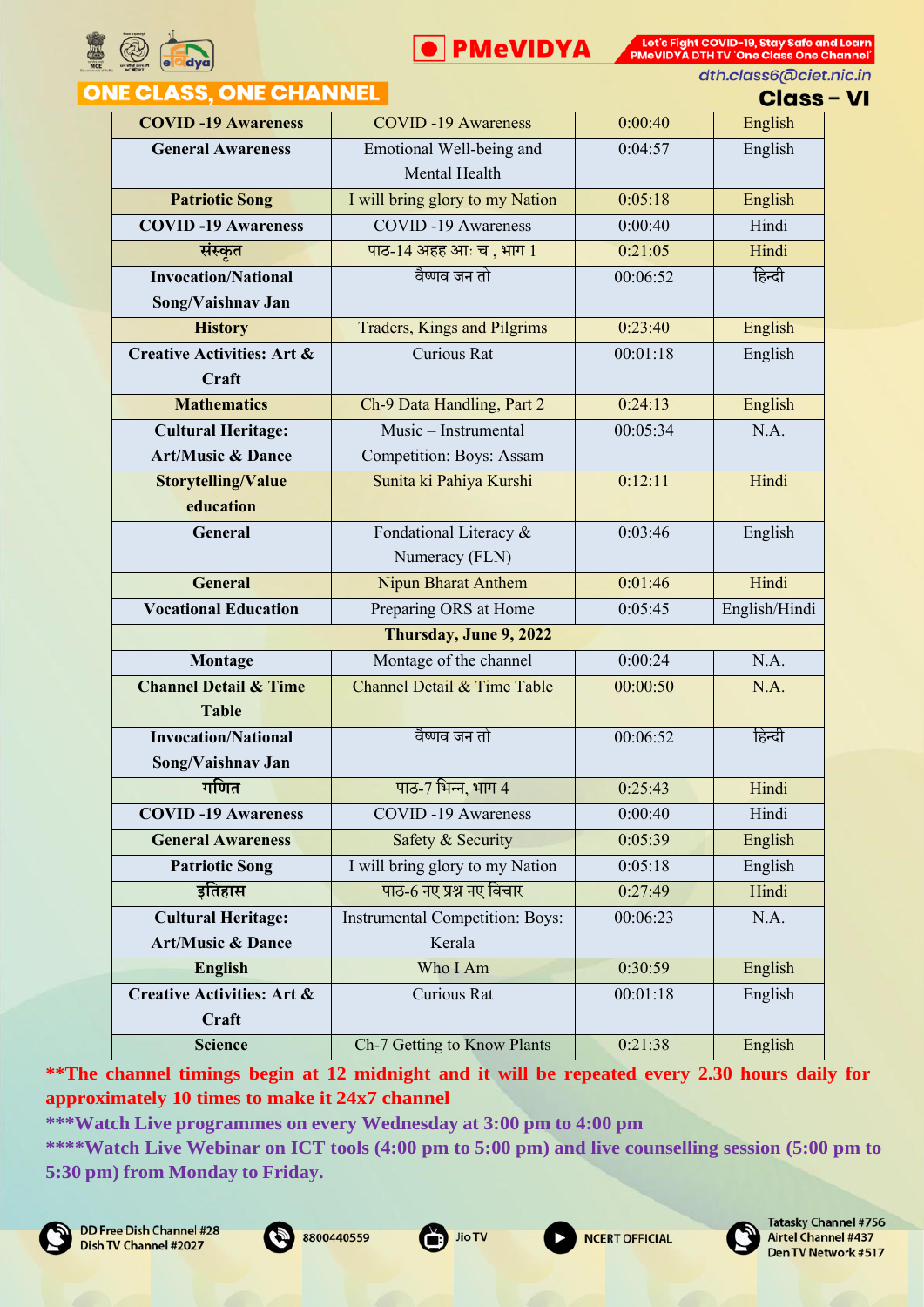



dth.class6@ciet.nic.in

## **ONE CLASS, ONE CHANNEL**

| Class – VI |  |  |  |  |
|------------|--|--|--|--|

| General                               | Fondational Literacy &            | 0:03:46  | English       |
|---------------------------------------|-----------------------------------|----------|---------------|
|                                       | Numeracy (FLN)                    |          |               |
| <b>General</b>                        | Nipun Bharat Anthem               | 0:01:46  | Hindi         |
| <b>Vocational Education</b>           | TEN PLANTS FOR HOME               | 0:13:34  | English/Hindi |
|                                       | <b>DECORATION</b>                 |          |               |
|                                       | <b>Friday, June 10, 2022</b>      |          |               |
| Montage                               | Montage of the channel            | 0:00:24  | N.A.          |
| <b>Channel Detail &amp; Time</b>      | Channel Detail & Time Table       | 00:00:50 | N.A.          |
| <b>Table</b>                          |                                   |          |               |
| <b>Invocation/National</b>            | वैष्णव जन तो                      | 00:06:52 | हिन्दी        |
| Song/Vaishnav Jan                     |                                   |          |               |
| विज्ञान                               | पाठ-7 पौधों को जानिए              | 0:28:12  | Hindi         |
| <b>COVID-19 Awareness</b>             | <b>COVID-19 Awareness</b>         | 0:01:05  | English       |
| <b>General Awareness</b>              | Safety & Security                 | 0:05:39  | English       |
| हिन्दी                                | ऐसे ऐसे                           | 0:27:43  | Hindi         |
| <b>Cultural Heritage:</b>             | <b>Navras DEAA Dance Emotions</b> | 00:03:50 | N.A.          |
| <b>Art/Music &amp; Dance</b>          |                                   |          |               |
| <b>Political Science</b>              | Ch-8 Rural Livelihood             | 0:21:28  | English       |
| <b>Creative Activities: Art &amp;</b> | <b>Curious Rat</b>                | 00:01:18 | English       |
| Craft                                 |                                   |          |               |
| <b>Mathematics</b>                    | Ch-7 Fractions                    | 0:19:36  | English       |
| <b>Patriotic Song</b>                 | I will bring glory to my Nation   | 0:05:18  | English       |
| Storytelling/Value                    | Ek Din Ki Badshahat               | 0:12:04  | Hindi         |
| education                             |                                   |          |               |
| General                               | Fondational Literacy &            | 0:03:46  | English       |
|                                       | Numeracy (FLN)                    |          |               |
| General                               | Nipun Bharat Anthem               | 0:01:46  | Hindi         |
| <b>Vocational Education</b>           | <b>PLUMBING TOOLS</b>             | 0:14:18  | English/Hindi |
|                                       | Saturday, June 11, 2022           |          |               |
| Montage                               | Montage of the channel            | 0:00:24  | N.A.          |
| <b>Channel Detail &amp; Time</b>      | Channel Detail & Time Table       | 00:00:50 | N.A.          |
| <b>Table</b>                          |                                   |          |               |
| <b>Invocation/National</b>            | वैष्णव जन तो                      | 00:06:52 | हिन्दी        |
| Song/Vaishnav Jan                     |                                   |          |               |
| गणित                                  | पाठ-7 भिन्न (Fractions)           | 0:24:00  | Hindi         |
| <b>COVID-19 Awareness</b>             | <b>COVID-19 Awareness</b>         | 0:01:05  | English       |
| संस्कृत                               | पाठ-15 मातुलचन्द्र!, भाग 1        | 0:18:32  | Hindi         |

**\*\*The channel timings begin at 12 midnight and it will be repeated every 2.30 hours daily for approximately 10 times to make it 24x7 channel**

**\*\*\*Watch Live programmes on every Wednesday at 3:00 pm to 4:00 pm**







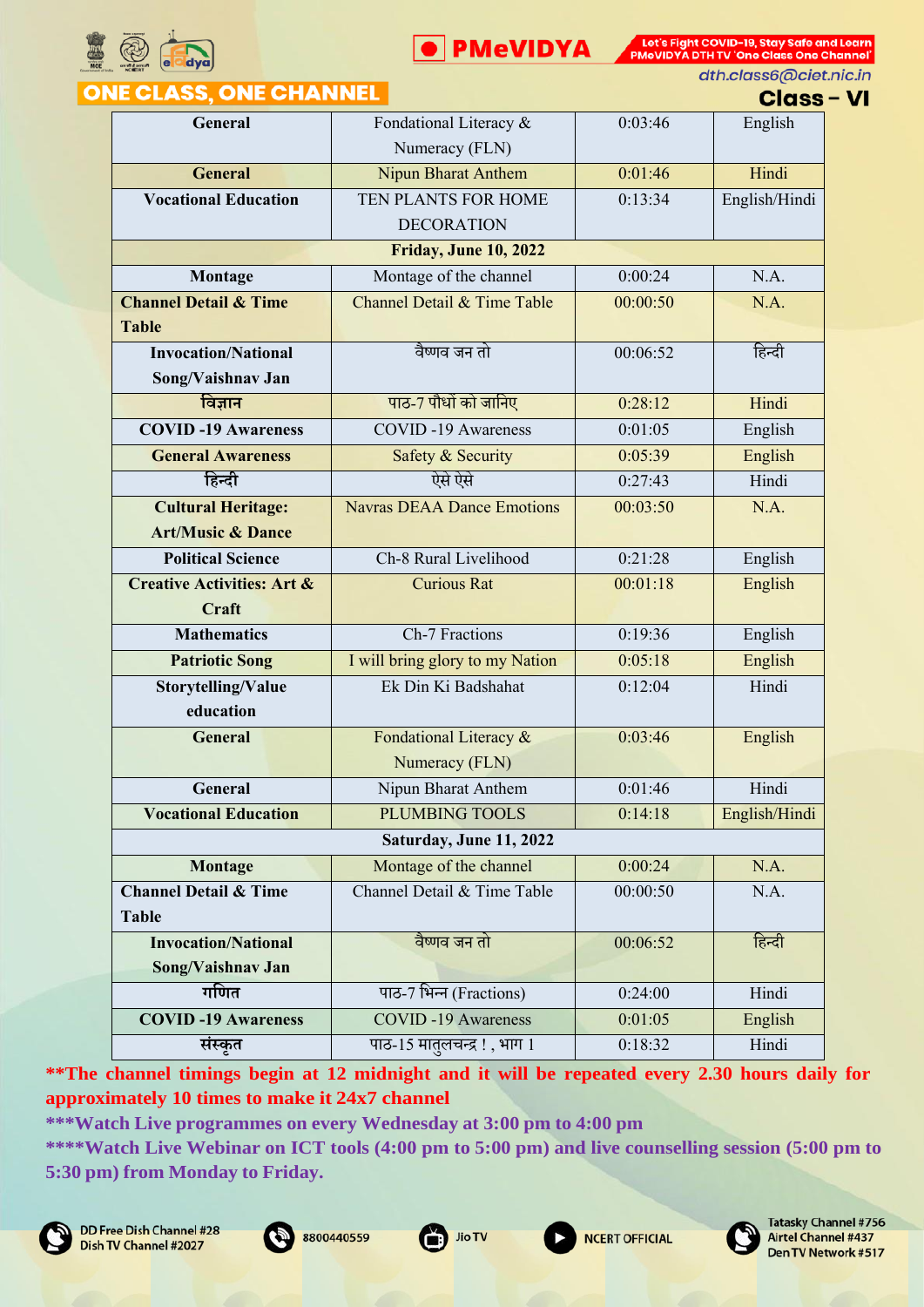



dth.class6@ciet.nic.in

## **ONE CLASS, ONE CHANNEL**

**Class - VI** 

|                                       |                                   |          | ษเนธธ         |
|---------------------------------------|-----------------------------------|----------|---------------|
| <b>Cultural Heritage:</b>             | <b>Competition: Boys: Andaman</b> | 0:05:12  | English       |
| <b>Art/Music &amp; Dance</b>          | and Nicobar Islands               |          |               |
| <b>Patriotic Song</b>                 | I will bring glory to my Nation   | 0:05:18  | English       |
| Geography                             | The Earth in the Solar System     | 0:26:17  | English       |
|                                       | $(ch-1: Part-01)$                 |          |               |
| <b>Creative Activities: Art &amp;</b> | <b>Curious Rat</b>                | 00:01:18 | English       |
| Craft                                 |                                   |          |               |
| <b>Science</b>                        | <b>Ch-8 Body Movements</b>        | 0:26:45  | English       |
| <b>Patriotic Song</b>                 | I will bring glory to my Nation   | 0:05:18  | English       |
| <b>Vocational Education</b>           | <b>HAND TOOLS</b>                 | 0:15:12  | English/Hindi |
| General                               | Fondational Literacy &            | 0:03:46  | English       |
|                                       | Numeracy (FLN)                    |          |               |
| <b>General</b>                        | Nipun Bharat Anthem               | 0:01:46  | Hindi         |
| <b>Physical Education</b>             | Yoga - Chakkrasan                 | 0:12:12  | Hindi         |
|                                       | <b>Sunday, June 12, 2022</b>      |          |               |
| Montage                               | Montage of the channel            | 0:00:24  | N.A.          |
| <b>Channel Detail &amp; Time</b>      | Channel Detail & Time Table       | 00:00:50 | N.A.          |
| <b>Table</b>                          |                                   |          |               |
| <b>Invocation/National</b>            | वैष्णव जन तो                      | 00:06:52 | हिन्दी        |
| Song/Vaishnav Jan                     |                                   |          |               |
| <b>Physical Education</b>             | Yoga - Chakkrasan                 | 0:12:12  | Hindi         |
| <b>COVID-19 Awareness</b>             | <b>COVID-19 Awareness</b>         | 0:01:06  | English       |
| राजनीति विज्ञान                       | पाठ-6 गाँव का प्रशासन             | 0:25:51  | Hindi         |
| <b>Cultural Heritage:</b>             | Music - Instrumental              | 00:05:34 | N.A.          |
| <b>Art/Music &amp; Dance</b>          | Competition: Boys: Assam          |          |               |
| <b>Activities</b>                     | Plant parts as food (ch-1)        | 0:02:43  | English       |
| (Mathematics/Science)                 |                                   |          |               |
| <b>Activities</b>                     | Activity 5- Moong sprout (ch-1)   | 0:02:44  | English       |
| (Mathematics/Science)                 |                                   |          |               |
| <b>Activities</b>                     | Activity 6- Animals and their     | 0:04:22  | English       |
| (Mathematics/Science)                 | Food $(ch-1)$                     |          |               |
| <b>Activities</b>                     | Beehive (ch-1)                    | 0:01:50  | English       |
| (Mathematics/Science)                 |                                   |          |               |
| <b>Activities</b>                     | Animal products as food(ch-1)     | 0:01:53  | English       |
| (Mathematics/Science)                 |                                   |          |               |
| <b>Creative Activities: Art &amp;</b> | Pals Climb Peaks                  | 0:03:13  | English       |
| Craft                                 |                                   |          |               |

**\*\*The channel timings begin at 12 midnight and it will be repeated every 2.30 hours daily for approximately 10 times to make it 24x7 channel**

**\*\*\*Watch Live programmes on every Wednesday at 3:00 pm to 4:00 pm \*\*\*\*Watch Live Webinar on ICT tools (4:00 pm to 5:00 pm) and live counselling session (5:00 pm to 5:30 pm) from Monday to Friday.**







**NCERT OFFICIAL** 

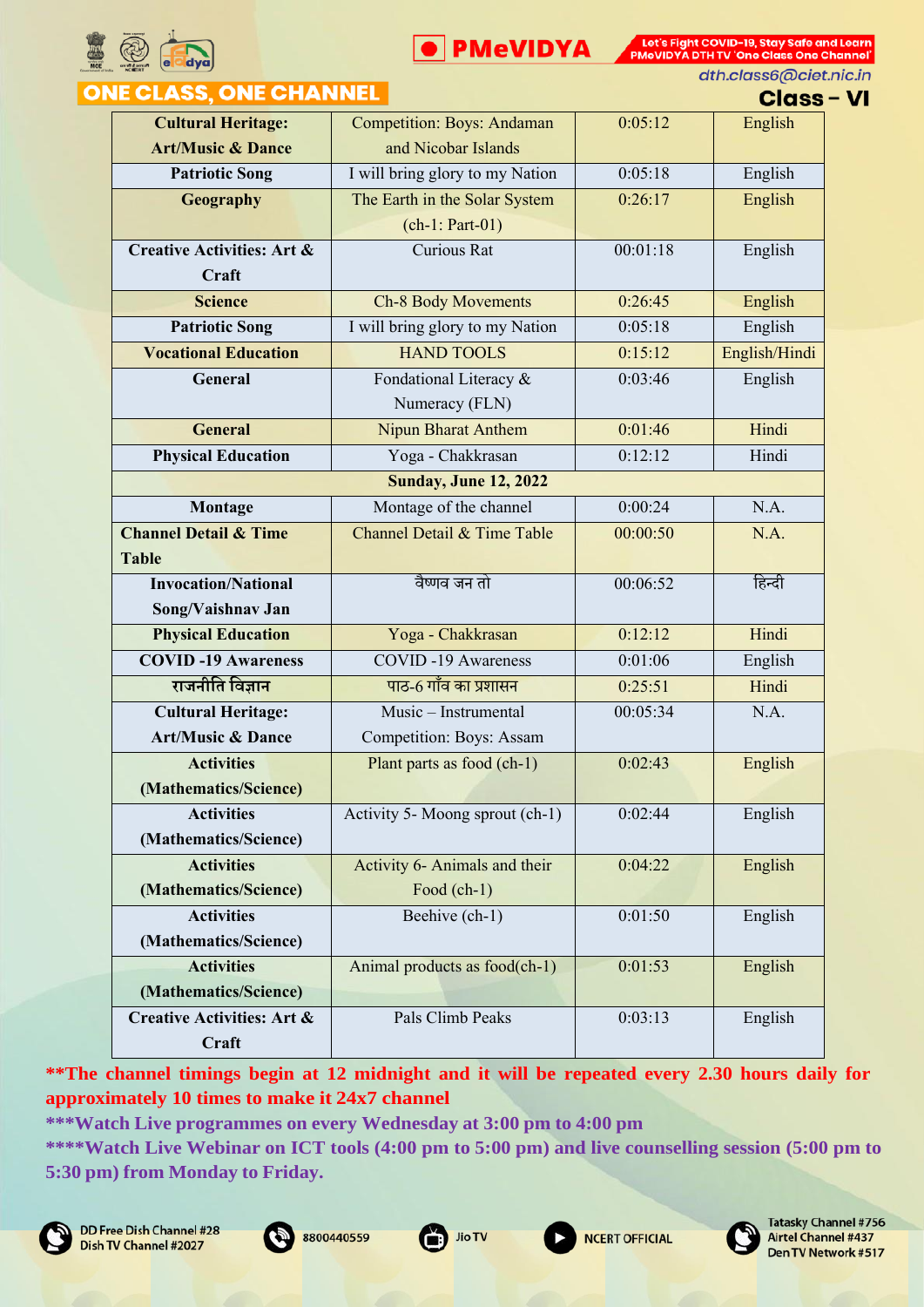



dth.class6@ciet.nic.in

| ONE CLASS, ONE CH <u>ANNEL</u> |  |
|--------------------------------|--|
|--------------------------------|--|

**Class - VI** 

| <b>History</b>                        | Ashoka, the Emperor Who Gave     | 0:20:03  | English       |
|---------------------------------------|----------------------------------|----------|---------------|
|                                       | Up War                           |          |               |
| <b>Patriotic Song</b>                 | I will bring glory to my Nation  | 0:05:18  | English       |
| <b>Vocational Education</b>           | TEN PLANTS FOR HOME              | 0:13:34  | English/Hindi |
|                                       | <b>DECORATION</b>                |          |               |
| <b>Vocational Education</b>           | गमले में पौधा लगाने की विधि      | 0:20:08  | English/Hindi |
| <b>General</b>                        | Fondational Literacy &           | 0:03:46  | English       |
|                                       | Numeracy (FLN)                   |          |               |
| General                               | Nipun Bharat Anthem              | 0:01:46  | Hindi         |
| <b>Vocational Education</b>           | <b>IDENTIFICATION OF TREES</b>   | 0:10:24  | English/Hindi |
|                                       | Monday, June 13, 2022            |          |               |
| <b>Montage</b>                        | Montage of the channel           | 0:00:24  | N.A.          |
| <b>Channel Detail &amp; Time</b>      | Channel Detail & Time Table      | 00:00:50 | N.A.          |
| <b>Table</b>                          |                                  |          |               |
| <b>Invocation/National</b>            | वैष्णव जन तो                     | 00:06:52 | हिन्दी        |
| Song/Vaishnav Jan                     |                                  |          |               |
| विज्ञान                               | पाठ-8 शरीर में गति               | 0:30:16  | Hindi         |
| <b>COVID-19 Awareness</b>             | <b>COVID-19 Awareness</b>        | 0:00:40  | English       |
| भूगोल                                 | पाठ-7 हमारा देश भारत, भाग 1      | 0:21:42  | Hindi         |
| <b>Cultural Heritage:</b>             | Music - Instrumental             | 00:07:09 | N.A.          |
| <b>Art/Music &amp; Dance</b>          | <b>Competition: Boys: Odisha</b> |          |               |
| <b>General Awareness</b>              | जेंडर समानता                     | 0:07:22  | Hindi         |
| <b>English</b>                        | The Wonderful Words (Poem)       | 0:20:45  | English       |
| <b>Creative Activities: Art &amp;</b> | Pals Climb Peaks                 | 0:03:13  | English       |
| Craft                                 |                                  |          |               |
| <b>Mathematics</b>                    | <b>Chapter 8 Decimals</b>        | 0:24:10  | English       |
| <b>Patriotic Song</b>                 | I will bring glory to my Nation  | 0:05:18  | English       |
| General                               | Fondational Literacy &           | 0:03:46  | English       |
|                                       | Numeracy (FLN)                   |          |               |
| <b>Vocational Education</b>           | TEN PLANTS FOR HOME<br>0:13:34   |          | English/Hindi |
|                                       | <b>DECORATION</b>                |          |               |
| <b>General</b>                        | <b>Nipun Bharat Anthem</b>       | 0:01:46  | Hindi         |
| <b>Vocational Education</b>           | Preparing ORS at Home            | 0:05:45  | English/Hindi |
|                                       | <b>Tuesday, June 14, 2022</b>    |          |               |
| Montage                               | Montage of the channel           | 0:00:24  | N.A.          |
| <b>Channel Detail &amp; Time</b>      | Channel Detail & Time Table      | 00:00:50 | N.A.          |
| <b>Table</b>                          |                                  |          |               |

**\*\*The channel timings begin at 12 midnight and it will be repeated every 2.30 hours daily for approximately 10 times to make it 24x7 channel**

**\*\*\*Watch Live programmes on every Wednesday at 3:00 pm to 4:00 pm**







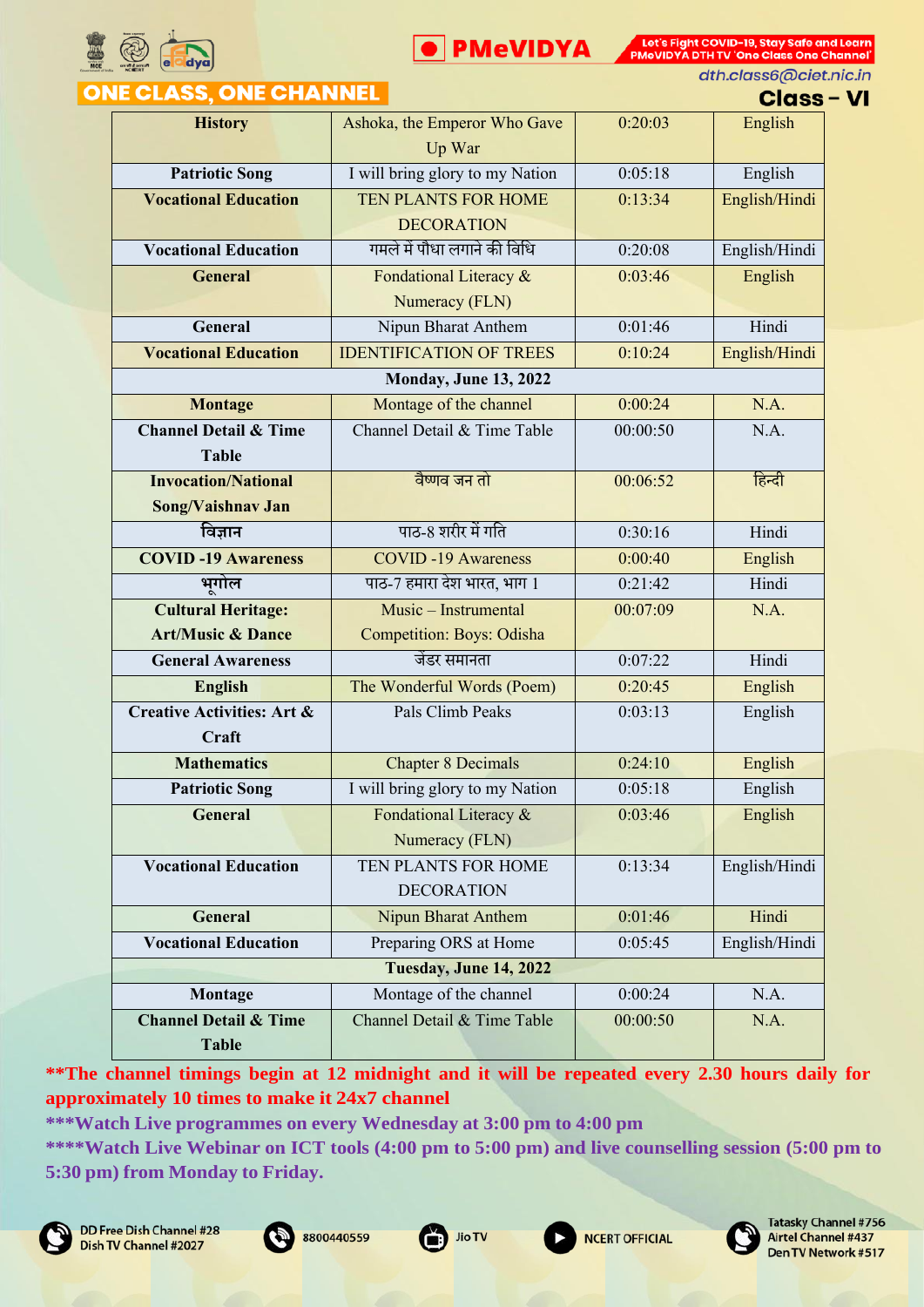



dth.class6@ciet.nic.in

#### **ONE CLASS, ONE CHANNEL**

| <b>Class - VI</b> |  |
|-------------------|--|
| हिन्दी            |  |

| <b>Invocation/National</b>            | वैष्णव जन तो                        | 00:06:52 | हिन्दी        |  |
|---------------------------------------|-------------------------------------|----------|---------------|--|
| Song/Vaishnav Jan                     |                                     |          |               |  |
| गणित                                  | पाठ-8 दशमलव, भाग 1                  | 0:25:59  | Hindi         |  |
| <b>COVID-19 Awareness</b>             | <b>COVID-19 Awareness</b>           | 0:00:40  | Hindi         |  |
| हिन्दी                                | टिकट एल्बम                          | 0:36:28  | Hindi         |  |
| Geography                             | The Earth in the Solar System       | 0:30:24  | English       |  |
|                                       | $(ch-1: Part-02)$                   |          |               |  |
| <b>Creative Activities: Art &amp;</b> | <b>Curious Rat</b>                  | 00:01:18 | English       |  |
| Craft                                 |                                     |          |               |  |
| <b>Science</b>                        | Ch-9 The Living Organisms -         | 0:17:34  | English       |  |
|                                       | <b>Characteristics And Habitats</b> |          |               |  |
| <b>Vocational Education</b>           | Preparing ORS at Home               | 0:05:45  | English/Hindi |  |
| Storytelling/Value                    | Dan Ka Hisab                        | 0:16:30  | Hindi         |  |
| education                             |                                     |          |               |  |
| <b>General</b>                        | Fondational Literacy &              | 0:03:46  | English       |  |
|                                       | Numeracy (FLN)                      |          |               |  |
| General                               | Nipun Bharat Anthem                 | 0:01:46  | Hindi         |  |
| <b>Patriotic Song</b>                 | I will bring glory to my Nation     | 0:05:18  | English       |  |
| Wednesday, June 15, 2022              |                                     |          |               |  |
| Montage                               | Montage of the channel              | 0:00:24  | N.A.          |  |
| <b>Channel Detail &amp; Time</b>      | Channel Detail & Time Table         | 00:00:50 | N.A.          |  |
| <b>Table</b>                          |                                     |          |               |  |
| <b>Invocation/National</b>            | वैष्णव जन तो                        | 00:06:52 | हिन्दी        |  |
| Song/Vaishnav Jan                     |                                     |          |               |  |
| विज्ञान                               | पाठ-7 पौधों को जानिए                | 0:19:30  | Hindi         |  |
| <b>COVID-19 Awareness</b>             | <b>COVID-19 Awareness</b>           | 0:01:06  | English       |  |
| संस्कृत                               | पाठ-14 अहह आः च, भाग 1              | 0:21:05  | Hindi         |  |
| <b>Cultural Heritage:</b>             | Music - Instrumental                | 00:05:34 | N.A.          |  |
| <b>Art/Music &amp; Dance</b>          | <b>Competition: Boys: Assam</b>     |          |               |  |
| <b>General Awareness</b>              | जेंडर समानता                        | 0:07:22  | Hindi         |  |
| <b>Invocation/National</b>            | वैष्णव जन तो                        | 00:06:52 | हिन्दी        |  |
| Song/Vaishnav Jan                     |                                     |          |               |  |
| <b>History</b>                        | Vital Villages, Thriving Towns      | 0:16:56  | English       |  |
| <b>Creative Activities: Art &amp;</b> | <b>Curious Rat</b>                  | 00:01:18 | English       |  |
| Craft                                 |                                     |          |               |  |
| <b>Mathematics</b>                    | Ch-9 Data Handling, Part 1          | 0:30:46  | English       |  |
| <b>Patriotic Song</b>                 | I will bring glory to my Nation     | 0:05:18  | English       |  |

**\*\*The channel timings begin at 12 midnight and it will be repeated every 2.30 hours daily for approximately 10 times to make it 24x7 channel**

**\*\*\*Watch Live programmes on every Wednesday at 3:00 pm to 4:00 pm**









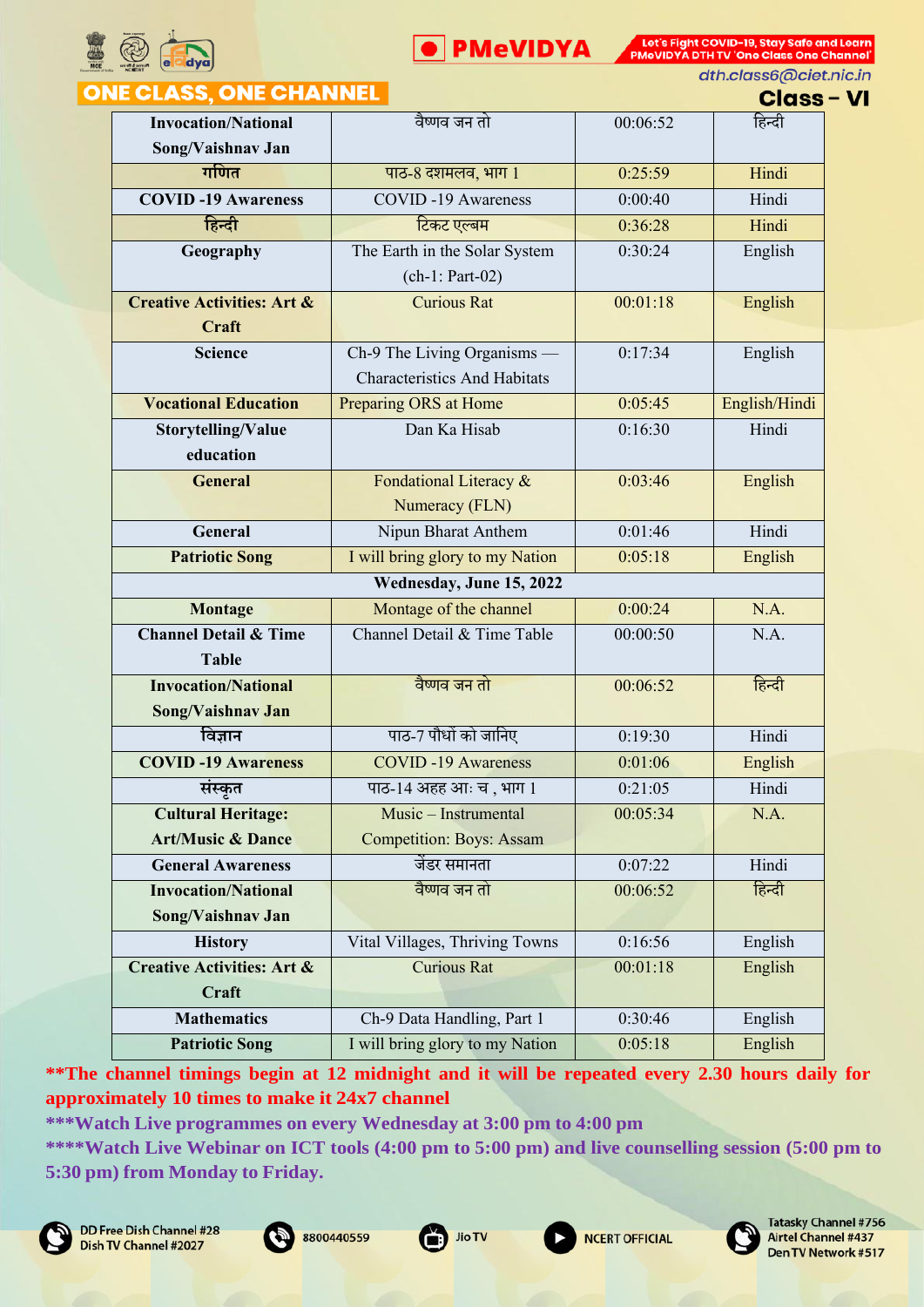



dth.class6@ciet.nic.in

## **ONE CLASS, ONE CHANNEL**

| <b>Class - VI</b> |  |  |  |  |
|-------------------|--|--|--|--|

|                                                  |                                          |          | -----         |
|--------------------------------------------------|------------------------------------------|----------|---------------|
| General                                          | Fondational Literacy &<br>Numeracy (FLN) | 0:03:46  | English       |
| <b>General</b>                                   | <b>Nipun Bharat Anthem</b>               | 0:01:46  | Hindi         |
| <b>Vocational Education</b>                      | गृह सज्जा हेतु पौधे                      | 0:23:49  | Hindi         |
|                                                  | Thursday, June 16, 2022                  |          |               |
| Montage                                          | Montage of the channel                   | 0:00:24  | N.A.          |
| <b>Channel Detail &amp; Time</b><br><b>Table</b> | Channel Detail & Time Table              | 00:00:50 | N.A.          |
| <b>Invocation/National</b>                       | वैष्णव जन तो                             | 00:06:52 | हिन्दी        |
| Song/Vaishnav Jan                                |                                          |          |               |
| गणित                                             | पाठ-8 दशमलव, भाग 2                       | 0:24:16  | Hindi         |
| <b>COVID-19 Awareness</b>                        | <b>COVID-19 Awareness</b>                | 0:00:40  | English       |
| इतिहास                                           | पाठ-7 अशोकः एक अनोखा सम्राट              | 0:24:11  | Hindi         |
|                                                  | जिसने युद्ध का त्याग किया                |          |               |
| <b>Cultural Heritage:</b>                        | Music - Instrumental                     | 00:05:34 | N.A.          |
| <b>Art/Music &amp; Dance</b>                     | Competition: Boys: Assam                 |          |               |
| <b>English</b>                                   | Fair Play                                | 0:25:57  | English       |
| <b>Creative Activities: Art &amp;</b>            | Pals Climb Peaks                         | 0:03:13  | English       |
| Craft                                            |                                          |          |               |
| <b>Science</b>                                   | Ch-7 Getting to Know Plants              | 0:21:38  | English       |
| <b>Patriotic Song</b>                            | I will bring glory to my Nation          | 0:05:18  | English       |
| <b>Vocational Education</b>                      | गृह सज्जा हेतु पौधे                      | 0:23:49  | English/Hindi |
| General                                          | Fondational Literacy &<br>Numeracy (FLN) | 0:03:46  | English       |
| <b>General</b>                                   | <b>Nipun Bharat Anthem</b>               | 0:01:46  | Hindi         |
| <b>Vocational Education</b>                      | <b>Seed Germination</b>                  | 0:06:44  | English/Hindi |
|                                                  | <b>Friday, June 17, 2022</b>             |          |               |
| Montage                                          | Montage of the channel                   | 0:00:24  | N.A.          |
| <b>Channel Detail &amp; Time</b>                 | Channel Detail & Time Table              | 00:00:50 | N.A.          |
| <b>Table</b>                                     |                                          |          |               |
| <b>Invocation/National</b>                       | वैष्णव जन तो                             | 00:06:52 | हिन्दी        |
| Song/Vaishnav Jan                                |                                          |          |               |
| विज्ञान                                          | पाठ-8 शरीर में गति                       | 0:21:52  | Hindi         |
| <b>COVID-19 Awareness</b>                        | <b>COVID-19 Awareness</b>                | 0:00:40  | Hindi         |
| हिन्दी                                           | साथी हाथ बढ़ाना (गीत)                    | 0:25:52  | Hindi         |
| <b>Patriotic Song</b>                            | I will bring glory to my Nation          | 0:05:18  | English       |
| <b>General Awareness</b>                         | Safety & Security                        | 0:05:39  | English       |

**\*\*The channel timings begin at 12 midnight and it will be repeated every 2.30 hours daily for approximately 10 times to make it 24x7 channel**

**\*\*\*Watch Live programmes on every Wednesday at 3:00 pm to 4:00 pm**







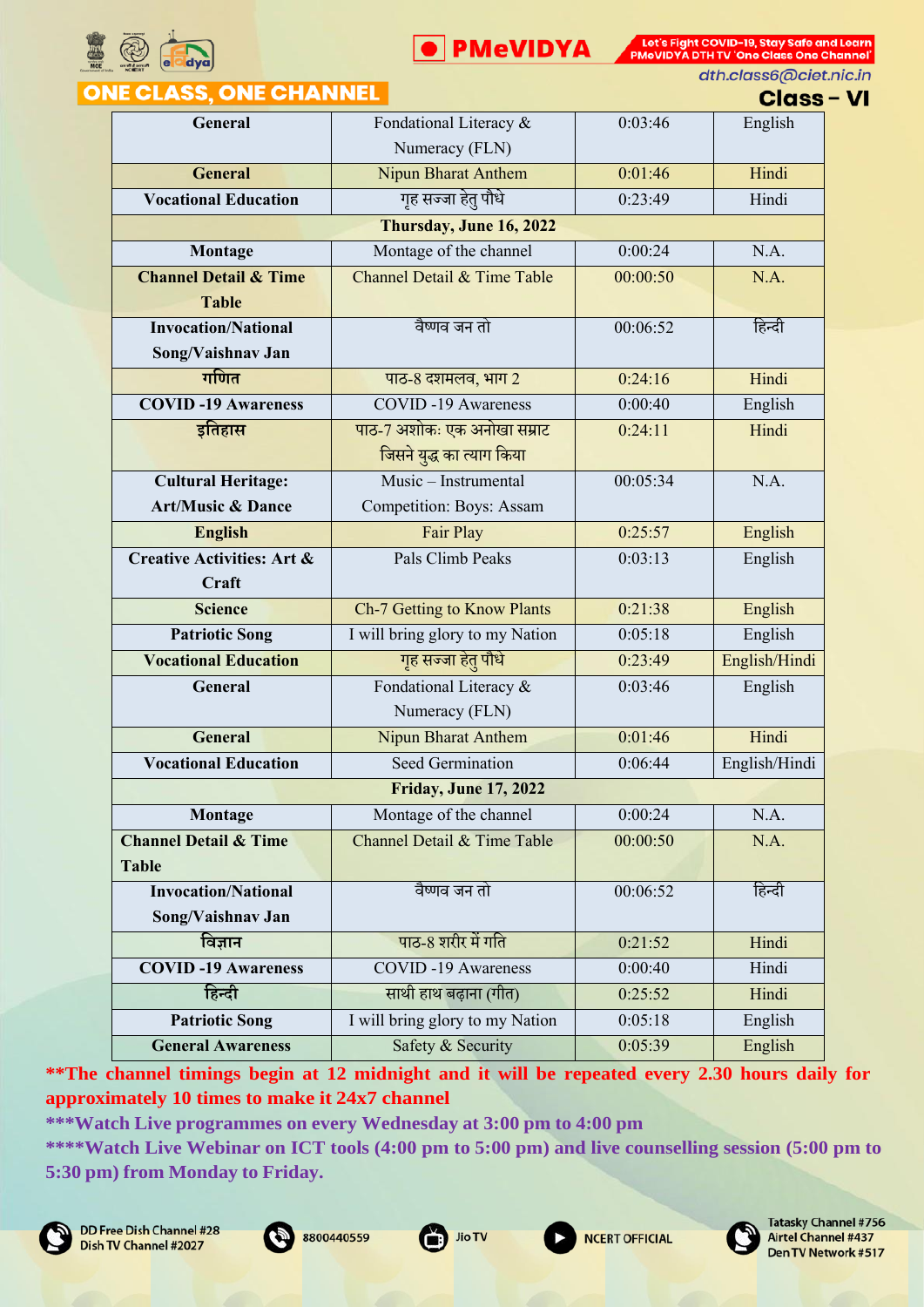



dth.class6@ciet.nic.in

#### **ONE CLASS, ONE CHANNEL**

**Class - VI** 

|                                                           |                                   |          | <u>umaa</u>   |
|-----------------------------------------------------------|-----------------------------------|----------|---------------|
| <b>Cultural Heritage:</b><br><b>Art/Music &amp; Dance</b> | <b>Navras DEAA Dance Emotions</b> | 00:03:50 | N.A.          |
| <b>Political Science</b>                                  | Ch-9 Urban Livelihoods            | 0:20:28  | English       |
| <b>Creative Activities: Art &amp;</b><br>Craft            | Pals Climb Peaks                  | 0:03:13  | English       |
| <b>Mathematics</b>                                        | Ch-9 Data Handling, Part 2        | 0:24:13  | English       |
| Storytelling/Value<br>education                           | Rakh ki Rassi                     | 0:12:56  | Hindi         |
| <b>General</b>                                            | Fondational Literacy &            | 0:03:46  | English       |
|                                                           | Numeracy (FLN)                    |          |               |
| General                                                   | Nipun Bharat Anthem               | 0:01:46  | Hindi         |
| <b>Vocational Education</b>                               | TEN PLANTS FOR HOME               | 0:13:34  | English/Hindi |
|                                                           | <b>DECORATION</b>                 |          |               |
|                                                           | Saturday, June 18, 2022           |          |               |
| <b>Montage</b>                                            | Montage of the channel            | 0:00:24  | N.A.          |
| <b>Channel Detail &amp; Time</b>                          | Channel Detail & Time Table       | 00:00:50 | N.A.          |
| <b>Table</b>                                              |                                   |          |               |
| <b>Invocation/National</b>                                | वैष्णव जन तो                      | 00:06:52 | हिन्दी        |
| Song/Vaishnav Jan                                         |                                   |          |               |
| गणित                                                      | पाठ-8 दशमलव, भाग 3                | 0:26:30  | Hindi         |
| <b>COVID-19 Awareness</b>                                 | <b>COVID-19 Awareness</b>         | 0:01:05  | English       |
| संस्कृत                                                   | पाठ-15 मातुलचन्द्र!, भाग 1        | 0:18:32  | Hindi         |
| <b>Cultural Heritage:</b>                                 | <b>Competition: Boys: Andaman</b> | 0:05:12  | English       |
| <b>Art/Music &amp; Dance</b>                              | and Nicobar Islands               |          |               |
| <b>General Awareness</b>                                  | Emotional Well-being and          | 0:04:57  | English       |
|                                                           | Mental Health                     |          |               |
| Geography                                                 | CH-2 Exploring the Globe          | 0:31:29  | English       |
| <b>Creative Activities: Art &amp;</b>                     | Curious Rat                       | 00:01:18 | English       |
| Craft                                                     |                                   |          |               |
| <b>Science</b>                                            | <b>Ch-8 Body Movements</b>        | 0:26:45  | English       |
| <b>Patriotic Song</b>                                     | I will bring glory to my Nation   | 0:05:18  | English       |
| Storytelling/Value                                        | Sunita ki Pahiya Kurshi           | 0:12:11  | Hindi         |
| education                                                 |                                   |          |               |
| General                                                   | Fondational Literacy &            | 0:03:46  | English       |
|                                                           | Numeracy (FLN)                    |          |               |
| General                                                   | Nipun Bharat Anthem               | 0:01:46  | Hindi         |

**\*\*The channel timings begin at 12 midnight and it will be repeated every 2.30 hours daily for approximately 10 times to make it 24x7 channel**









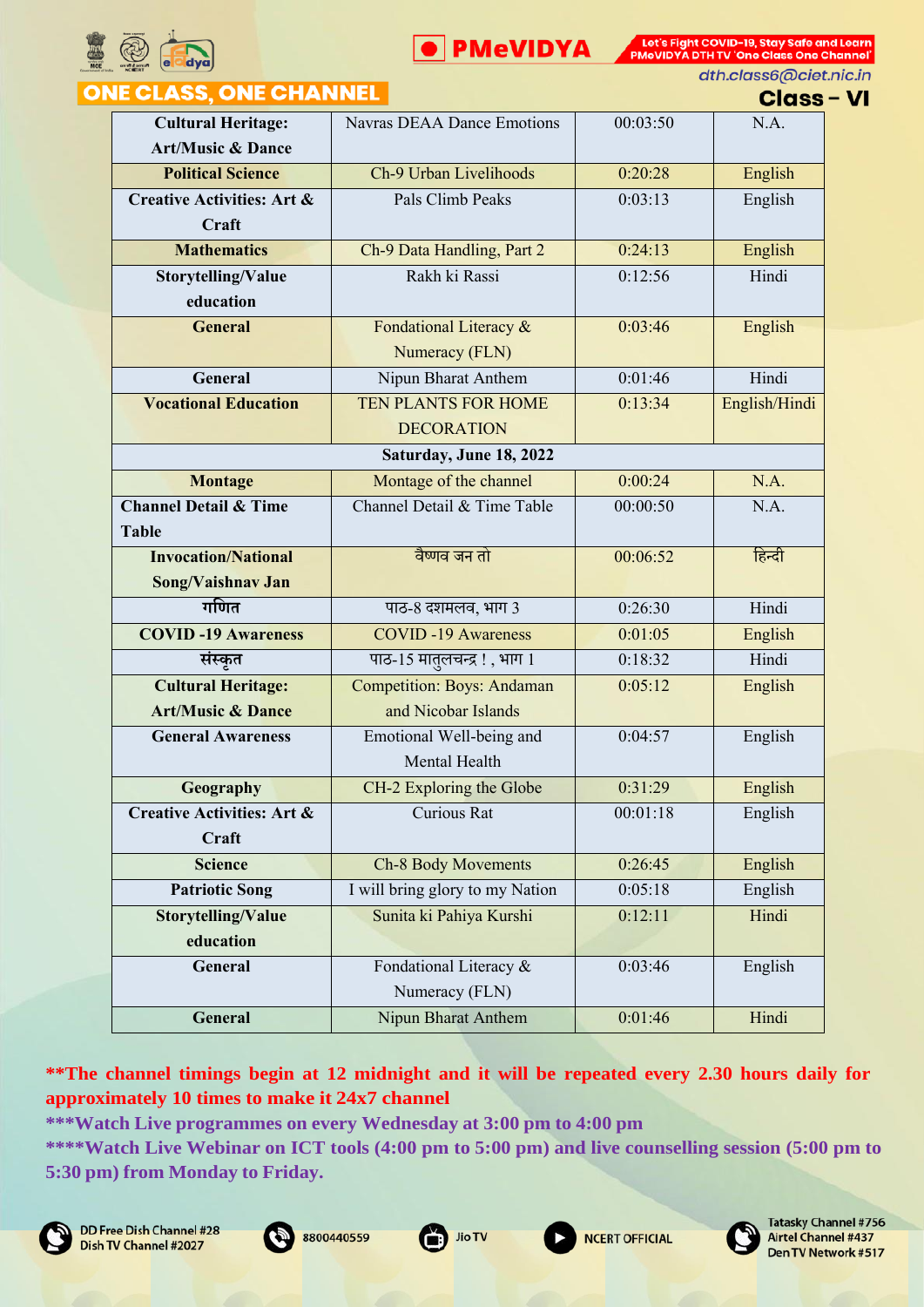



dth.class6@ciet.nic.in

## **ONE CLASS, ONE CHANNEL**

**Class - VI** 

|                                       |                                  |          | сымээ         |  |  |  |  |
|---------------------------------------|----------------------------------|----------|---------------|--|--|--|--|
| <b>Vocational Education</b>           | PREPARING FIRST AID KIT          | 0:07:11  | English       |  |  |  |  |
|                                       | <b>AT HOME</b>                   |          |               |  |  |  |  |
|                                       | <b>Sunday, June 19, 2022</b>     |          |               |  |  |  |  |
| Montage                               | Montage of the channel           | 0:00:24  | N.A.          |  |  |  |  |
| <b>Channel Detail &amp; Time</b>      | Channel Detail & Time Table      | 00:00:50 | N.A.          |  |  |  |  |
| <b>Table</b>                          |                                  |          |               |  |  |  |  |
| <b>Invocation/National</b>            | वैष्णव जन तो                     | 00:06:52 | हिन्दी        |  |  |  |  |
| Song/Vaishnav Jan                     |                                  |          |               |  |  |  |  |
| <b>Physical Education</b>             | Yoga - Chakkrasan                | 0:12:12  | Hindi         |  |  |  |  |
| <b>COVID-19 Awareness</b>             | <b>COVID-19 Awareness</b>        | 0:01:06  | English       |  |  |  |  |
| राजनीति विज्ञान                       | पाठ-7 नगर प्रशासन                | 0:27:42  | Hindi         |  |  |  |  |
| <b>Cultural Heritage:</b>             | Music - Instrumental             | 00:05:34 | N.A.          |  |  |  |  |
| <b>Art/Music &amp; Dance</b>          | Competition: Boys: Assam         |          |               |  |  |  |  |
| <b>Activities</b>                     | Activity 2-Food items & their    | 0:01:41  | English       |  |  |  |  |
| (Mathematics/Science)                 | ingredients (ch-2)               |          |               |  |  |  |  |
| <b>Activities</b>                     | Ingredients used to prepare food | 0:03:40  | English       |  |  |  |  |
| (Mathematics/Science)                 | items and their sources (ch-2)   |          |               |  |  |  |  |
| <b>Activities</b>                     | FIBRE TO FABRIC (Ch-3)           | 0:02:09  | English       |  |  |  |  |
| (Mathematics/Science)                 |                                  |          |               |  |  |  |  |
| <b>Activities</b>                     | Chapter 1. Food Where does it    | 0:02:31  | English       |  |  |  |  |
| (Mathematics/Science)                 | Come From?                       |          |               |  |  |  |  |
|                                       | Activity: How to prepare sprouts |          |               |  |  |  |  |
|                                       | from the whole seeds?            |          |               |  |  |  |  |
| <b>Activities</b>                     | What do we eat? (ch-1)           | 0:02:16  | English       |  |  |  |  |
| (Mathematics/Science)                 |                                  |          |               |  |  |  |  |
| <b>Creative Activities: Art &amp;</b> | Pals Climb Peaks                 | 0:03:13  | English       |  |  |  |  |
| Craft                                 |                                  |          |               |  |  |  |  |
| <b>History</b>                        | Traders, Kings and Pilgrims      | 0:23:40  | English       |  |  |  |  |
| <b>Patriotic Song</b>                 | I will bring glory to my Nation  | 0:05:18  | English       |  |  |  |  |
| <b>Vocational Education</b>           | गमले में पौधा लगाने की विधि      | 0:20:08  | English/Hindi |  |  |  |  |
| <b>Vocational Education</b>           | वृक्षों की पहचान एवं महत्व       | 0:20:13  | English/Hindi |  |  |  |  |
| <b>Storytelling/Value</b>             | <b>Bus Ke Neeche Bagh</b>        | 0:05:52  | Hindi         |  |  |  |  |
| education                             |                                  |          |               |  |  |  |  |
| General                               | Fondational Literacy &           | 0:03:46  | English       |  |  |  |  |
|                                       | Numeracy (FLN)                   |          |               |  |  |  |  |
| General                               | Nipun Bharat Anthem              | 0:01:46  | Hindi         |  |  |  |  |
| <b>Monday, June 20, 2022</b>          |                                  |          |               |  |  |  |  |

**\*\*The channel timings begin at 12 midnight and it will be repeated every 2.30 hours daily for approximately 10 times to make it 24x7 channel**

**\*\*\*Watch Live programmes on every Wednesday at 3:00 pm to 4:00 pm**







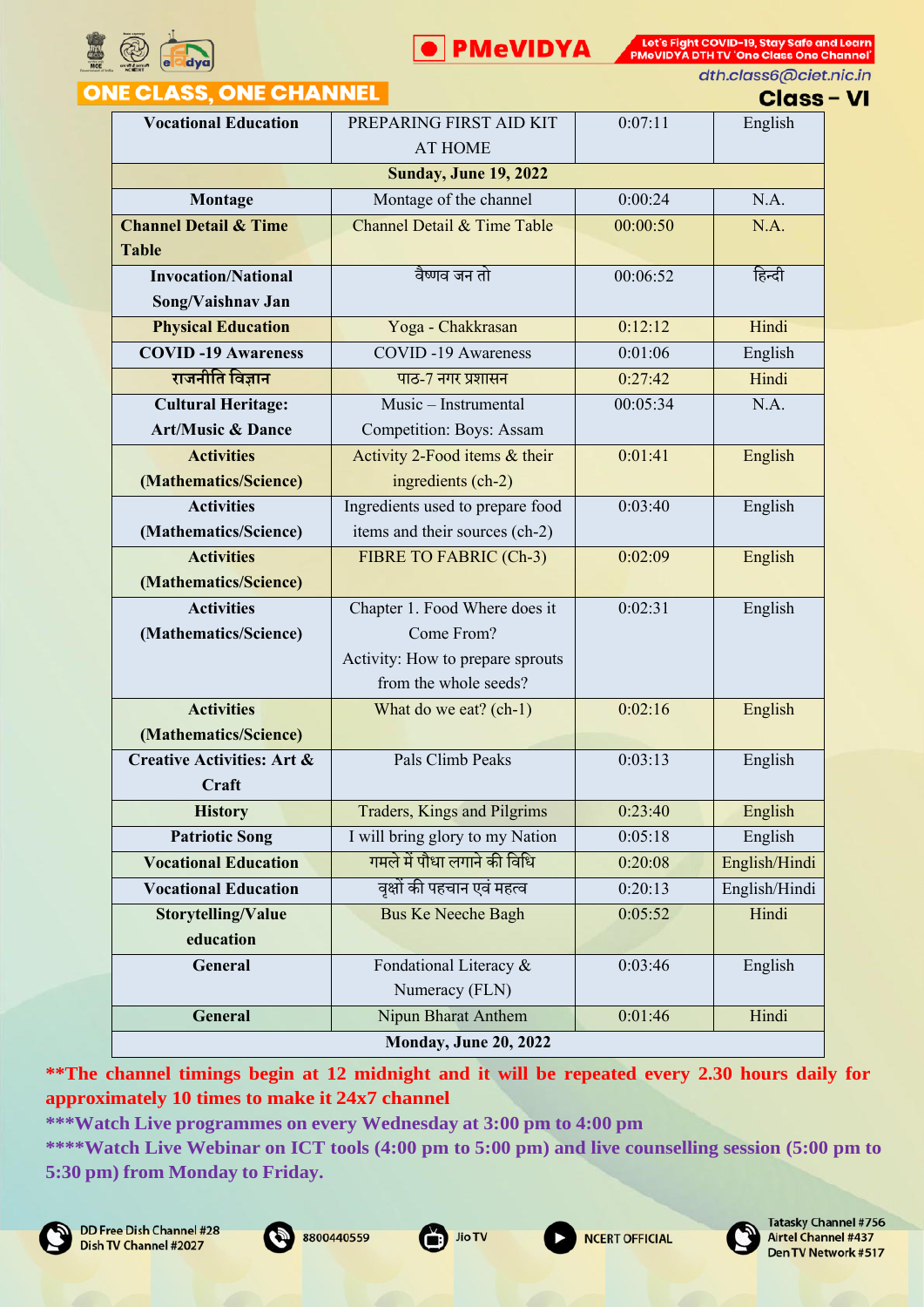



dth.class6@ciet.nic.in

# **ONE CLASS, ONE CHANNEL**

**Class - VI** 

|                                       |                                        |          | ๛๛            |
|---------------------------------------|----------------------------------------|----------|---------------|
| <b>Montage</b>                        | Montage of the channel                 | 0:00:24  | N.A.          |
| <b>Channel Detail &amp; Time</b>      | Channel Detail & Time Table            | 00:00:50 | N.A.          |
| <b>Table</b>                          |                                        |          |               |
| <b>Invocation/National</b>            | वैष्णव जन तो                           | 00:06:52 | हिन्दी        |
| Song/Vaishnav Jan                     |                                        |          |               |
| विज्ञान                               | पाठ-9 सजीव - विशेषताएँ एवं आवास        | 0:18:27  | Hindi         |
| <b>COVID-19 Awareness</b>             | <b>COVID-19 Awareness</b>              | 0:00:40  | English       |
| भूगोल                                 | पाठ-7 हमारा देश भारत, भाग 2<br>0:21:41 |          | Hindi         |
| <b>Cultural Heritage:</b>             | Music - Instrumental                   | 00:07:09 | N.A.          |
| <b>Art/Music &amp; Dance</b>          | <b>Competition: Boys: Odisha</b>       |          |               |
| <b>English</b>                        | 0:27:24<br>Fair Play                   |          | English       |
| <b>Creative Activities: Art &amp;</b> | <b>Pals Climb Peaks</b>                | 0:03:13  | English       |
| Craft                                 |                                        |          |               |
| <b>Mathematics</b>                    | Ch-7 Fractions                         | 0:19:36  | English       |
| <b>Vocational Education</b>           | <b>Seed Germination</b>                | 0:06:44  | English/Hindi |
| Storytelling/Value                    | Nat Khat Chuha<br>0:13:39              |          | Hindi         |
| education                             |                                        |          |               |
| <b>Storytelling/Value</b>             | Aam ki Tokri                           | 0:02:35  |               |
| education                             |                                        |          |               |
| <b>General Awareness</b>              | Safety & Security                      | 0:05:39  | English       |
| <b>General</b>                        | Fondational Literacy &<br>0:03:46      |          | English       |
|                                       | Numeracy (FLN)                         |          |               |
| General                               | Nipun Bharat Anthem                    | 0:01:46  | Hindi         |
| <b>Vocational Education</b>           | <b>IDENTIFICATION OF TREES</b>         | 0:10:24  | English/Hindi |
|                                       | <b>Tuesday, June 21, 2022</b>          |          |               |
| <b>Montage</b>                        | Montage of the channel                 | 0:00:24  | N.A.          |
| <b>Channel Detail &amp; Time</b>      | Channel Detail & Time Table            | 00:00:50 | N.A.          |
| <b>Table</b>                          |                                        |          |               |
| <b>Invocation/National</b>            | वैष्णव जन तो                           | 00:06:52 | हिन्दी        |
| Song/Vaishnav Jan                     |                                        |          |               |
| गणित                                  | पाठ-8 दशमलव                            | 0:25:13  | Hindi         |
| <b>COVID-19 Awareness</b>             | <b>COVID-19 Awareness</b>              | 0:00:40  | Hindi         |
| हिन्दी                                | रुमाल                                  | 0:18:10  | Hindi         |
| <b>Cultural Heritage:</b>             | Music - Instrumental                   | 00:05:34 | N.A.          |
| <b>Art/Music &amp; Dance</b>          | <b>Competition: Boys: Assam</b>        |          |               |
| <b>General Awareness</b>              | Safety & Security                      | 0:05:39  | English       |
| <b>General Awareness</b>              | बचाव और सुरक्षा                        | 0:05:42  | Hindi         |

**\*\*The channel timings begin at 12 midnight and it will be repeated every 2.30 hours daily for approximately 10 times to make it 24x7 channel**

**\*\*\*Watch Live programmes on every Wednesday at 3:00 pm to 4:00 pm**

**\*\*\*\*Watch Live Webinar on ICT tools (4:00 pm to 5:00 pm) and live counselling session (5:00 pm to 5:30 pm) from Monday to Friday.**







**NCERT OFFICIAL** 

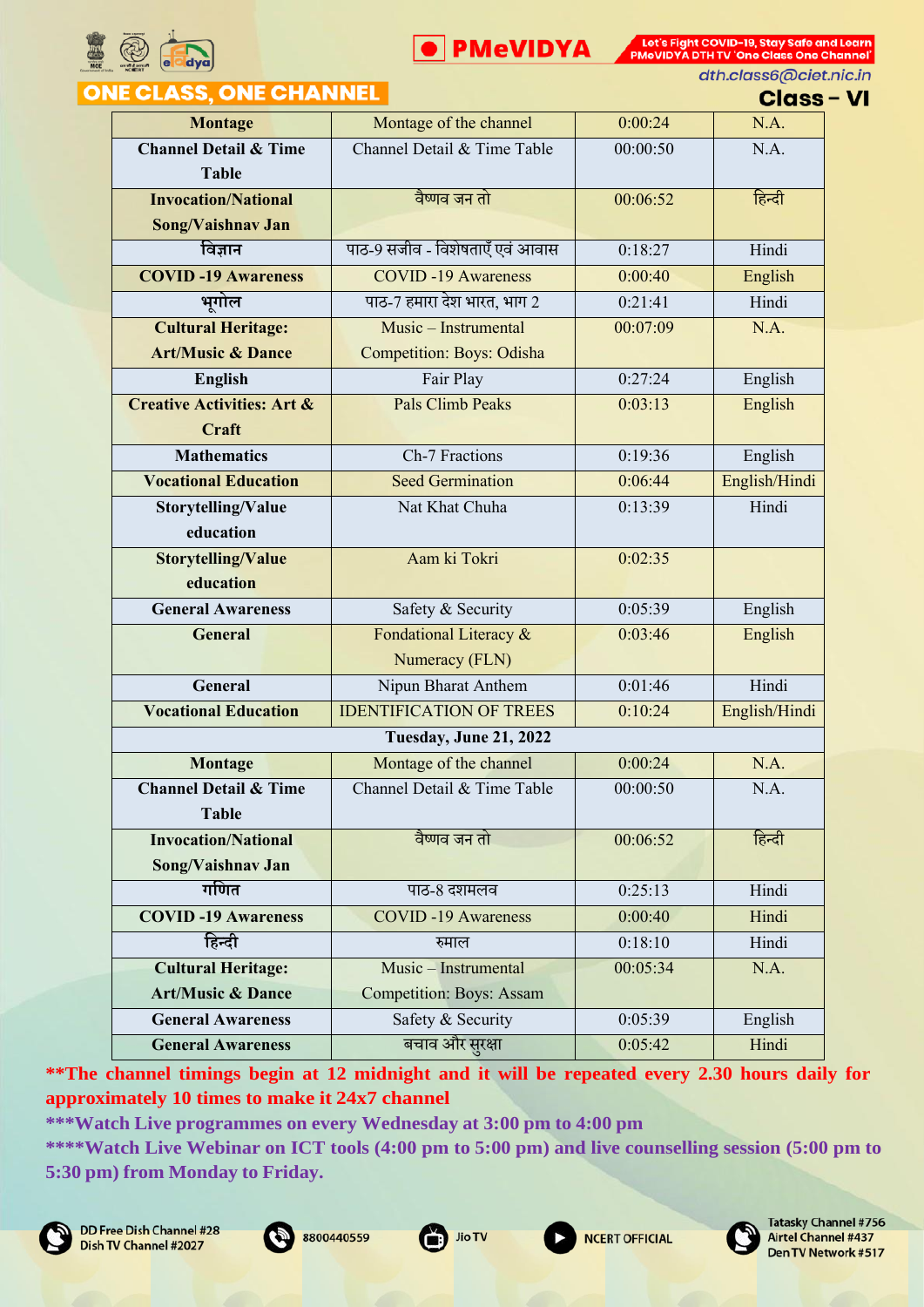



un ty one class one channer<br>dth.class6@ciet.nic.in

|                                                           | atn.classo@clet.nic.ir<br><b>NE CLASS, ONE CHANNEL</b><br><b>Class - VI</b> |          |               |  |  |
|-----------------------------------------------------------|-----------------------------------------------------------------------------|----------|---------------|--|--|
| Geography                                                 | India: Climate, Vegetation and<br>Wildlife                                  | 0:16:36  | English       |  |  |
| <b>Creative Activities: Art &amp;</b><br>Craft            | <b>Curious Rat</b>                                                          | 00:01:18 | English       |  |  |
| <b>Invocation/National</b><br>Song/Vaishnav Jan           | वैष्णव जन तो                                                                | 00:06:52 | हिन्दी        |  |  |
| <b>Science</b>                                            | Ch-9 The Living Organisms —<br><b>Characteristics And Habitats</b>          | 0:17:34  | English       |  |  |
| <b>Vocational Education</b>                               | Seed Germination                                                            | 0:06:44  | English/Hindi |  |  |
| <b>Storytelling/Value</b><br>education                    | Dan Ka Hisab                                                                | 0:16:30  | Hindi         |  |  |
| General                                                   | Fondational Literacy &<br>Numeracy (FLN)                                    | 0:03:46  | English       |  |  |
| <b>General</b>                                            | Nipun Bharat Anthem                                                         | 0:01:46  | Hindi         |  |  |
| <b>General</b>                                            | Yoga Olympiad                                                               | 0:04:29  | Hindi         |  |  |
| <b>Patriotic Song</b>                                     | I will bring glory to my Nation                                             | 0:05:18  | English       |  |  |
| Wednesday, June 22, 2022                                  |                                                                             |          |               |  |  |
| Montage                                                   | Montage of the channel                                                      | 0:00:24  | N.A.          |  |  |
| <b>Channel Detail &amp; Time</b><br><b>Table</b>          | Channel Detail & Time Table                                                 | 00:00:50 | N.A.          |  |  |
| <b>Invocation/National</b><br>Song/Vaishnav Jan           | वैष्णव जन तो                                                                | 00:06:52 | हिन्दी        |  |  |
| विज्ञान                                                   | पाठ-9 सजीव: विशेषतायें एवं आवास                                             | 0:28:55  | Hindi         |  |  |
| <b>COVID-19 Awareness</b>                                 | <b>COVID-19 Awareness</b>                                                   | 0:01:06  | English       |  |  |
| संस्कृत                                                   | पाठ-14 अहह आः च, भाग 1                                                      | 0:21:05  | Hindi         |  |  |
| <b>Cultural Heritage:</b><br><b>Art/Music &amp; Dance</b> | Music - Instrumental<br><b>Competition: Boys: Assam</b>                     | 00:05:34 | N.A.          |  |  |
| <b>General Awareness</b>                                  | Gender Equality                                                             | 0:07:09  | English       |  |  |
| <b>History</b>                                            | Ashoka, the Emperor Who Gave<br>Up War                                      | 0:20:03  | English       |  |  |
| <b>Creative Activities: Art &amp;</b><br>Craft            | Curious Rat                                                                 | 00:01:18 | English       |  |  |
| <b>Mathematics</b>                                        | <b>Chapter 8 Decimals</b>                                                   | 0:24:10  | English       |  |  |
| <b>Patriotic Song</b>                                     | I will bring glory to my Nation                                             | 0:05:18  | English       |  |  |
| Storytelling/Value<br>education                           | Nat Khat Chuha                                                              | 0:13:39  | Hindi         |  |  |

**\*\*The channel timings begin at 12 midnight and it will be repeated every 2.30 hours daily for approximately 10 times to make it 24x7 channel**









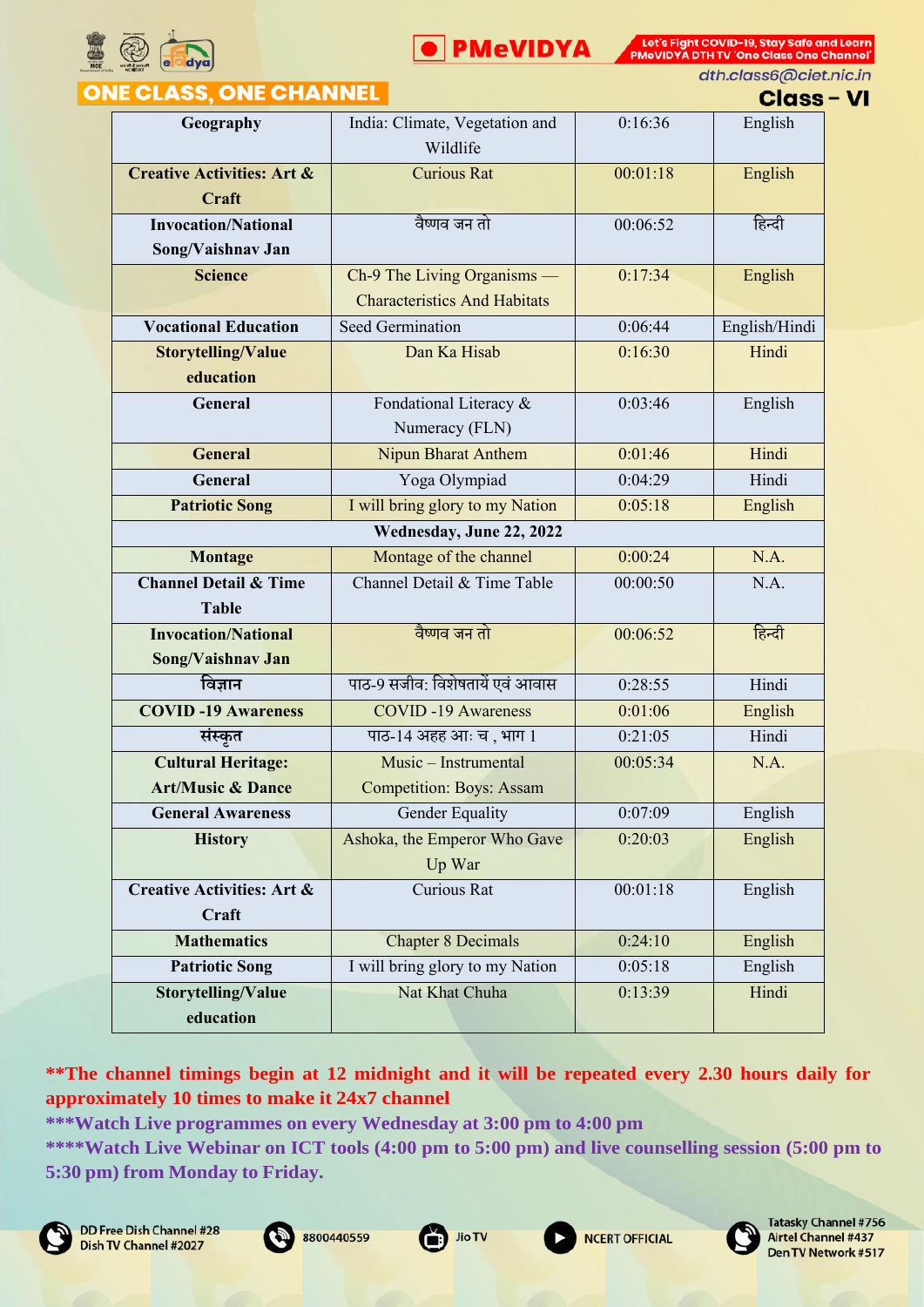



dth.class6@ciet.nic.in

### **ONE CLASS, ONE CHANNEL**

| Class - VI |  |  |
|------------|--|--|

| General<br>Fondational Literacy &<br>0:03:46<br>English<br>Numeracy (FLN)<br><b>General</b><br><b>Nipun Bharat Anthem</b><br>0:01:46<br>Hindi<br><b>Vocational Education</b><br>TEN PLANTS FOR HOME<br>English/Hindi<br>0:13:34<br><b>DECORATION</b><br>Thursday, June 23, 2022<br>Montage of the channel<br>0:00:24<br>N.A.<br>Montage<br><b>Channel Detail &amp; Time</b><br>N.A.<br>Channel Detail & Time Table<br>00:00:50 |  |
|--------------------------------------------------------------------------------------------------------------------------------------------------------------------------------------------------------------------------------------------------------------------------------------------------------------------------------------------------------------------------------------------------------------------------------|--|
|                                                                                                                                                                                                                                                                                                                                                                                                                                |  |
|                                                                                                                                                                                                                                                                                                                                                                                                                                |  |
|                                                                                                                                                                                                                                                                                                                                                                                                                                |  |
|                                                                                                                                                                                                                                                                                                                                                                                                                                |  |
|                                                                                                                                                                                                                                                                                                                                                                                                                                |  |
|                                                                                                                                                                                                                                                                                                                                                                                                                                |  |
|                                                                                                                                                                                                                                                                                                                                                                                                                                |  |
|                                                                                                                                                                                                                                                                                                                                                                                                                                |  |
| <b>Table</b>                                                                                                                                                                                                                                                                                                                                                                                                                   |  |
| वैष्णव जन तो<br>हिन्दी<br><b>Invocation/National</b><br>00:06:52                                                                                                                                                                                                                                                                                                                                                               |  |
|                                                                                                                                                                                                                                                                                                                                                                                                                                |  |
| Song/Vaishnav Jan                                                                                                                                                                                                                                                                                                                                                                                                              |  |
| गणित<br>पाठ-9 आंकडों का प्रबन्धन, भाग 1<br>Hindi<br>0:24:28                                                                                                                                                                                                                                                                                                                                                                    |  |
| <b>COVID-19 Awareness</b><br><b>COVID-19 Awareness</b><br>0:00:40<br>English                                                                                                                                                                                                                                                                                                                                                   |  |
| अशोक: एक अनोखा सम्राट जिसने युद्ध<br>इतिहास<br>0:30:11<br>Hindi                                                                                                                                                                                                                                                                                                                                                                |  |
| का त्याग किया                                                                                                                                                                                                                                                                                                                                                                                                                  |  |
| N.A.<br>Music - Instrumental<br>00:05:34<br><b>Cultural Heritage:</b>                                                                                                                                                                                                                                                                                                                                                          |  |
| <b>Art/Music &amp; Dance</b><br>Competition: Boys: Assam                                                                                                                                                                                                                                                                                                                                                                       |  |
| The Monkey and the Crocodile<br>0:23:23<br>English<br><b>English</b>                                                                                                                                                                                                                                                                                                                                                           |  |
| <b>Creative Activities: Art &amp;</b><br>Pals Climb Peaks<br>0:03:13<br>English                                                                                                                                                                                                                                                                                                                                                |  |
| Craft                                                                                                                                                                                                                                                                                                                                                                                                                          |  |
| Ch-7 Getting to Know Plants<br>0:21:38<br>English<br><b>Science</b>                                                                                                                                                                                                                                                                                                                                                            |  |
| I will bring glory to my Nation<br><b>Patriotic Song</b><br>0:05:18<br>English                                                                                                                                                                                                                                                                                                                                                 |  |
| गमले में पौधा लगाने की विधि<br><b>Vocational Education</b><br>English/Hindi<br>0:20:08                                                                                                                                                                                                                                                                                                                                         |  |
|                                                                                                                                                                                                                                                                                                                                                                                                                                |  |
| English<br>General<br>Fondational Literacy &<br>0:03:46                                                                                                                                                                                                                                                                                                                                                                        |  |
| Numeracy (FLN)                                                                                                                                                                                                                                                                                                                                                                                                                 |  |
| Hindi<br>General<br>Nipun Bharat Anthem<br>0:01:46                                                                                                                                                                                                                                                                                                                                                                             |  |
| <b>Friday, June 24, 2022</b>                                                                                                                                                                                                                                                                                                                                                                                                   |  |
| Montage<br>0:00:24<br>Montage of the channel<br>N.A.                                                                                                                                                                                                                                                                                                                                                                           |  |
| <b>Channel Detail &amp; Time</b><br>Channel Detail & Time Table<br>00:00:50<br>N.A.                                                                                                                                                                                                                                                                                                                                            |  |
| <b>Table</b>                                                                                                                                                                                                                                                                                                                                                                                                                   |  |
| वैष्णव जन तो<br>हिन्दी<br><b>Invocation/National</b><br>00:06:52                                                                                                                                                                                                                                                                                                                                                               |  |
| Song/Vaishnav Jan                                                                                                                                                                                                                                                                                                                                                                                                              |  |
| पाठ-7 पौधों को जानिए<br>विज्ञान<br>0:28:12<br>Hindi                                                                                                                                                                                                                                                                                                                                                                            |  |
| <b>COVID-19 Awareness</b><br><b>COVID-19 Awareness</b><br>Hindi<br>0:00:40                                                                                                                                                                                                                                                                                                                                                     |  |
| हिन्दी<br>Hindi<br>0:14:14<br>कक्षा                                                                                                                                                                                                                                                                                                                                                                                            |  |

**\*\*The channel timings begin at 12 midnight and it will be repeated every 2.30 hours daily for approximately 10 times to make it 24x7 channel**









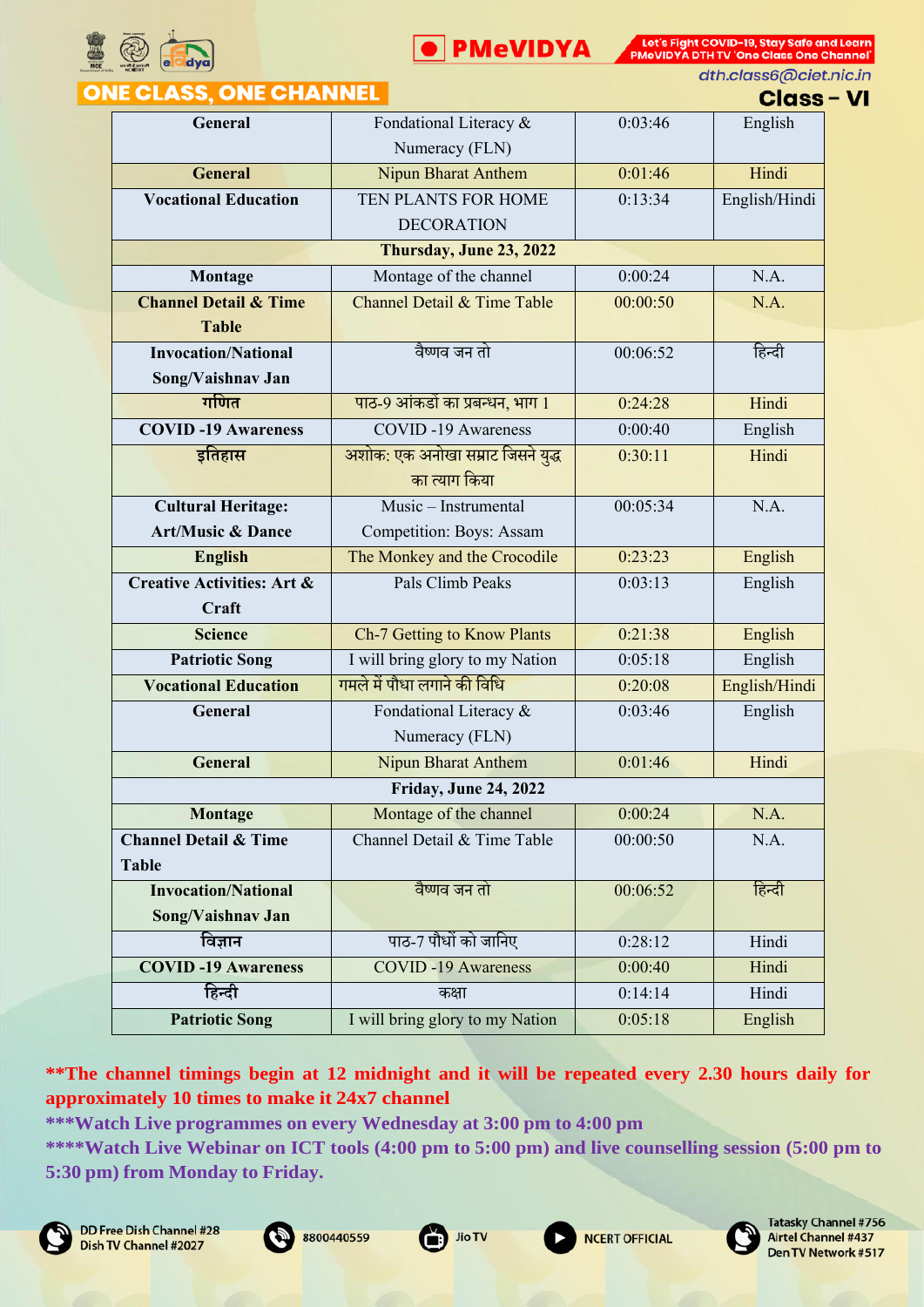



dth.class6@ciet.nic.in

#### **ONE CLASS, ONE CHANNEL**

**Class - VI** 

| <b>Cultural Heritage:</b>             | Competition: Boys: Andaman      | 0:05:12  | English       |
|---------------------------------------|---------------------------------|----------|---------------|
| <b>Art/Music &amp; Dance</b>          | and Nicobar Islands             |          |               |
| <b>General Awareness</b>              | <b>Emotional Well-being and</b> | 0:04:57  | English       |
|                                       | <b>Mental Health</b>            |          |               |
| <b>Political Science</b>              | Ch-7 Urban Administration       | 0:22:34  | English       |
| <b>Creative Activities: Art &amp;</b> | <b>Pals Climb Peaks</b>         | 0:03:13  | English       |
| Craft                                 |                                 |          |               |
| <b>Mathematics</b>                    | Ch-9 Data Handling, Part 1      | 0:30:46  | English       |
| <b>Patriotic Song</b>                 | I will bring glory to my Nation | 0:05:18  | English       |
| General                               | Fondational Literacy &          | 0:03:46  | English       |
|                                       | Numeracy (FLN)                  |          |               |
| <b>General</b>                        | <b>Nipun Bharat Anthem</b>      | 0:01:46  | Hindi         |
| <b>Vocational Education</b>           | TEN PLANTS FOR HOME             | 0:13:34  | English/Hindi |
|                                       | <b>DECORATION</b>               |          |               |
|                                       | Saturday, June 25, 2022         |          |               |
| Montage                               | Montage of the channel          | 0:00:24  | N.A.          |
| <b>Channel Detail &amp; Time</b>      | Channel Detail & Time Table     | 00:00:50 | N.A.          |
| <b>Table</b>                          |                                 |          |               |
| <b>Invocation/National</b>            | वैष्णव जन तो                    | 00:06:52 | हिन्दी        |
| Song/Vaishnav Jan                     |                                 |          |               |
| गणित                                  | पाठ-9 आंकडों का प्रबन्धन, भाग 2 | 0:25:29  | Hindi         |
| <b>COVID-19 Awareness</b>             | <b>COVID-19 Awareness</b>       | 0:01:05  | English       |
| संस्कृत                               | पाठ-15 मातुलचन्द्र!, भाग 1      | 0:18:32  | Hindi         |
| <b>Cultural Heritage:</b>             | Competition: Boys: Andaman      | 0:05:12  | English       |
| <b>Art/Music &amp; Dance</b>          | and Nicobar Islands             |          |               |
| <b>Patriotic Song</b>                 | I will bring glory to my Nation | 0:05:18  | English       |
| <b>Invocation/National</b>            | वैष्णव जन तो                    | 00:06:52 | हिन्दी        |
| Song/Vaishnav Jan                     |                                 |          |               |
| <b>General Awareness</b>              | Emotional Well-being and        | 0:04:57  | English       |
|                                       | <b>Mental Health</b>            |          |               |
| <b>General Awareness</b>              | भावनात्मक कल्याण और मानसिक      | 0:04:59  | Hindi         |
|                                       | स्वास्थ्य                       |          |               |
| Geography                             | Solar System (Ch-1)             | 0:11:43  | English       |
| <b>Creative Activities: Art &amp;</b> | Curious Rat                     | 00:01:18 | English       |
| Craft                                 |                                 |          |               |
| <b>Science</b>                        | Ch-8 Body Movements             | 0:26:45  | English       |
| <b>Patriotic Song</b>                 | I will bring glory to my Nation | 0:05:18  | English       |

**\*\*The channel timings begin at 12 midnight and it will be repeated every 2.30 hours daily for approximately 10 times to make it 24x7 channel**

**\*\*\*Watch Live programmes on every Wednesday at 3:00 pm to 4:00 pm**











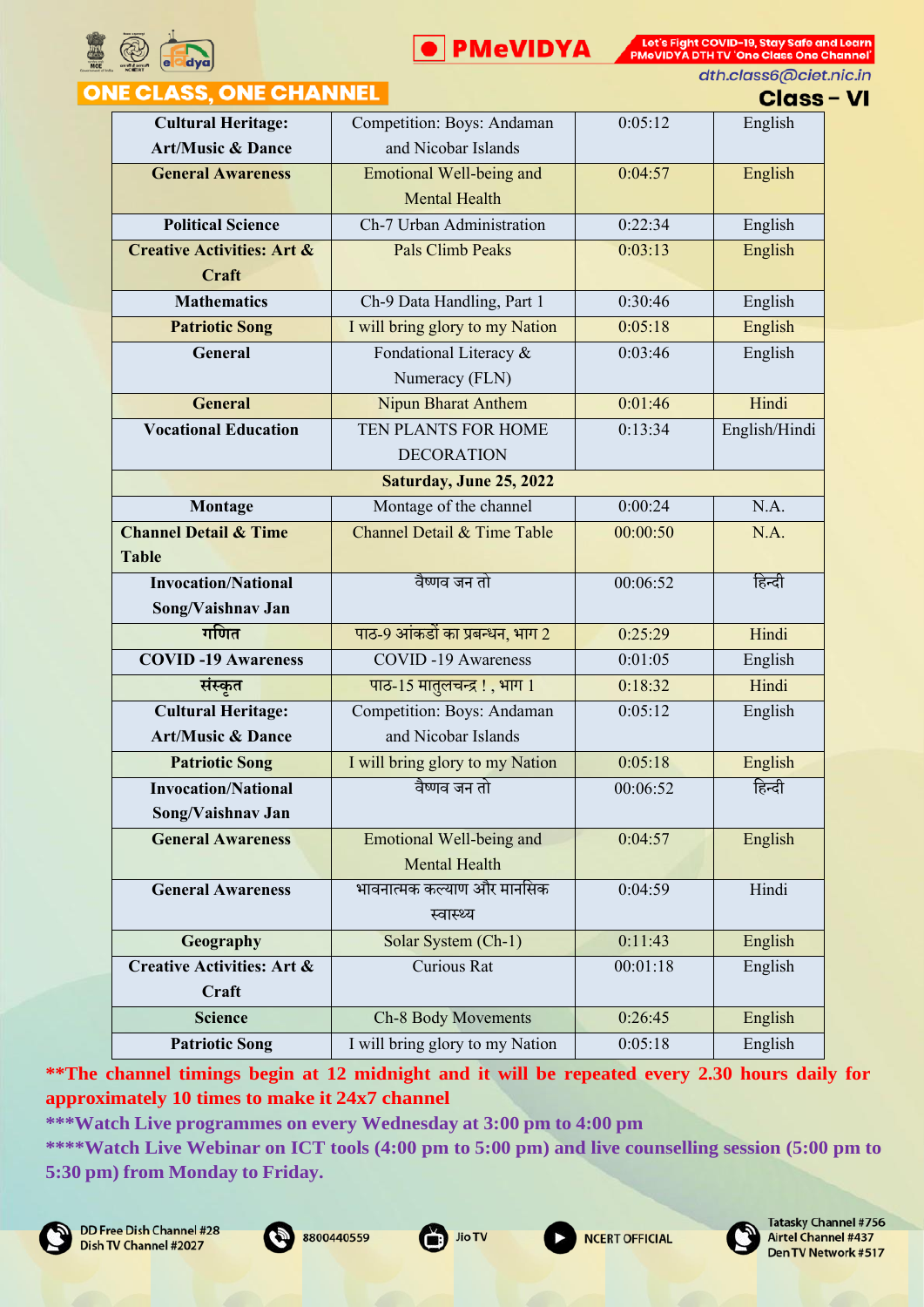



dth.class6@ciet.nic.in

## **ONE CLASS, ONE CHANNEL**

|  |  | :lass – VI |  |  |
|--|--|------------|--|--|

| <b>General</b>                        | Fondational Literacy &          | 0:03:46  | English       |
|---------------------------------------|---------------------------------|----------|---------------|
|                                       | Numeracy (FLN)                  |          |               |
| General                               | Nipun Bharat Anthem             | 0:01:46  | Hindi         |
| <b>Vocational Education</b>           | गमले में पौधा लगाने की विधि     | 0:20:08  | English/Hindi |
|                                       | <b>Sunday, June 26, 2022</b>    |          |               |
| <b>Montage</b>                        | Montage of the channel          | 0:00:24  | N.A.          |
| <b>Channel Detail &amp; Time</b>      | Channel Detail & Time Table     | 00:00:50 | N.A.          |
| <b>Table</b>                          |                                 |          |               |
| <b>Invocation/National</b>            | वैष्णव जन तो                    | 00:06:52 | हिन्दी        |
| Song/Vaishnav Jan                     |                                 |          |               |
| <b>Physical Education</b>             | Yoga - Chakkrasan               | 0:12:12  | Hindi         |
| <b>COVID-19 Awareness</b>             | <b>COVID-19 Awareness</b>       | 0:01:06  | English       |
| राजनीति विज्ञान                       | पाठ-7 नगर प्रशासन               | 0:21:46  | Hindi         |
| <b>Cultural Heritage:</b>             | Music - Instrumental            | 00:05:34 | N.A.          |
| <b>Art/Music &amp; Dance</b>          | <b>Competition: Boys: Assam</b> |          |               |
| <b>Activities</b>                     | Plant parts as food (ch-1)      | 0:02:43  | English       |
| (Mathematics/Science)                 |                                 |          |               |
| <b>Activities</b>                     | Activity 5- Moong sprout (ch-1) | 0:02:44  | English       |
| (Mathematics/Science)                 |                                 |          |               |
| <b>Activities</b>                     | Activity 6- Animals and their   | 0:04:22  | English       |
| (Mathematics/Science)                 | Food $(ch-1)$                   |          |               |
| <b>Activities</b>                     | Beehive (ch-1)                  | 0:01:50  | English       |
| (Mathematics/Science)                 |                                 |          |               |
| <b>Activities</b>                     | Animal products as food(ch-1)   | 0:01:53  | English       |
| (Mathematics/Science)                 |                                 |          |               |
| <b>Creative Activities: Art &amp;</b> | <b>Pals Climb Peaks</b>         | 0:03:13  | English       |
| Craft                                 |                                 |          |               |
| <b>History</b>                        | Vital Villages, Thriving Towns  | 0:16:56  | English       |
| <b>Patriotic Song</b>                 | I will bring glory to my Nation | 0:05:18  | English       |
| <b>Vocational Education</b>           | TEN PLANTS FOR HOME             | 0:13:34  | English/Hindi |
|                                       | <b>DECORATION</b>               |          |               |
| <b>Vocational Education</b>           | गमले में पौधा लगाने की विधि     | 0:20:08  | English/Hindi |
| Storytelling/Value                    | Dan Ka Hisab                    | 0:16:30  | Hindi         |
| education                             |                                 |          |               |
| General                               | Fondational Literacy &          | 0:03:46  | English       |
|                                       | Numeracy (FLN)                  |          |               |
| General                               | Nipun Bharat Anthem             | 0:01:46  | Hindi         |

**\*\*The channel timings begin at 12 midnight and it will be repeated every 2.30 hours daily for approximately 10 times to make it 24x7 channel**

**\*\*\*Watch Live programmes on every Wednesday at 3:00 pm to 4:00 pm**







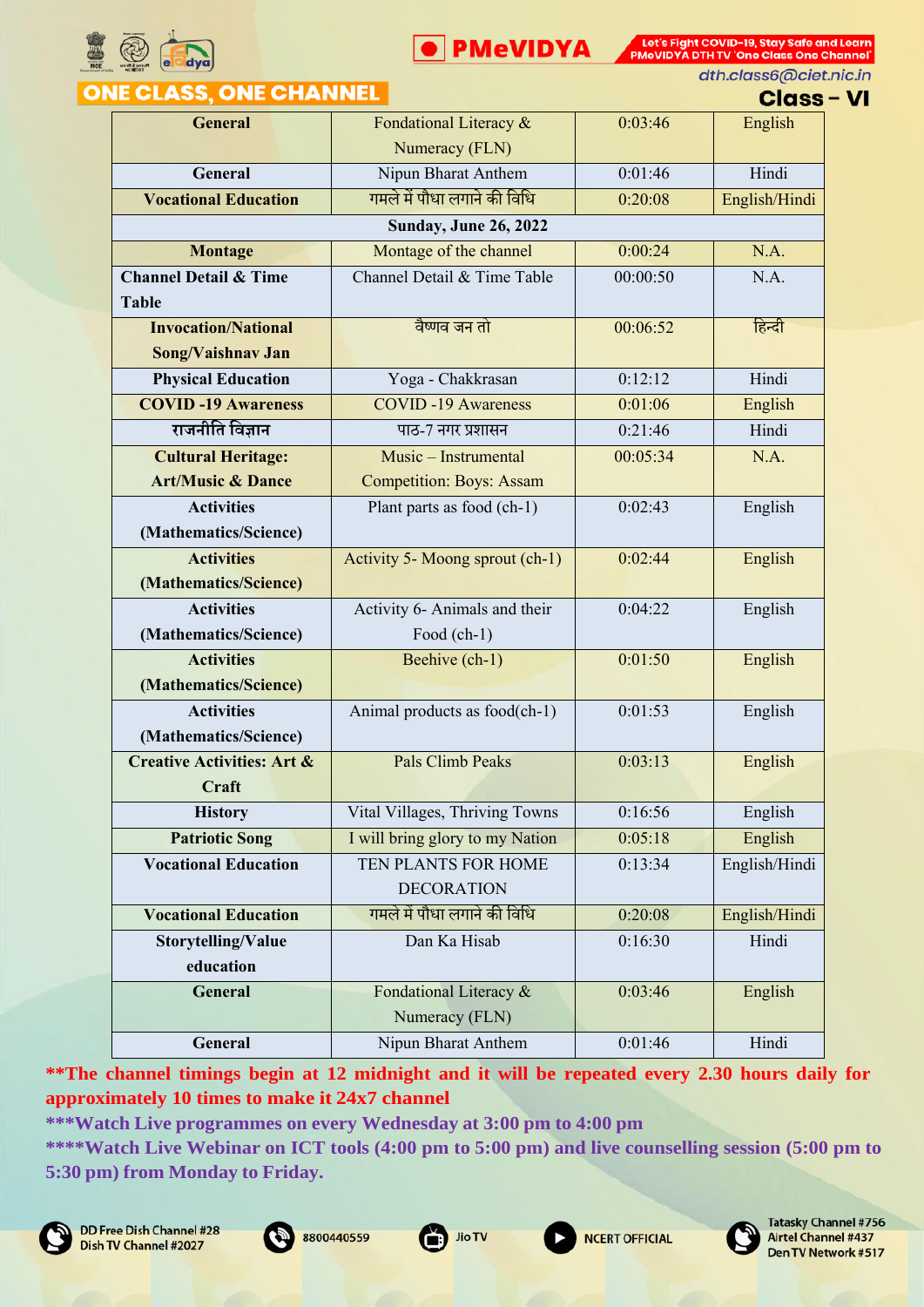



dth.class6@ciet.nic.in

# **ONE CLASS, ONE CHANNEL**

**Class - VI** 

|                                       |                                      |          | ымээ          |  |
|---------------------------------------|--------------------------------------|----------|---------------|--|
| <b>Vocational Education</b>           | <b>IDENTIFICATION OF TREES</b>       | 0:10:24  | English/Hindi |  |
| <b>Monday, June 27, 2022</b>          |                                      |          |               |  |
| <b>Montage</b>                        | Montage of the channel               | 0:00:24  | N.A.          |  |
| <b>Channel Detail &amp; Time</b>      | Channel Detail & Time Table          | 00:00:50 | N.A.          |  |
| <b>Table</b>                          |                                      |          |               |  |
| <b>Invocation/National</b>            | वैष्णव जन तो                         | 00:06:52 | हिन्दी        |  |
| Song/Vaishnav Jan                     |                                      |          |               |  |
| विज्ञान                               | पाठ-8 शरीर में गति                   | 0:30:16  | Hindi         |  |
| <b>COVID-19 Awareness</b>             | <b>COVID-19 Awareness</b>            | 0:00:40  | English       |  |
| भगोल                                  | पाठ-8 जलवायु, वनस्पति तथा वन्यप्राणी | 0:30:56  | Hindi         |  |
| <b>Cultural Heritage:</b>             | Music - Instrumental                 | 00:07:09 | N.A.          |  |
| <b>Art/Music &amp; Dance</b>          | <b>Competition: Boys: Odisha</b>     |          |               |  |
| <b>English</b>                        | Who I Am                             | 0:23:14  | English       |  |
| <b>Mathematics</b>                    | Ch-9 Data Handling, Part 2           | 0:24:13  | English       |  |
| <b>Patriotic Song</b>                 | I will bring glory to my Nation      | 0:05:18  | English       |  |
| <b>Storytelling/Value</b>             | Rakh ki Rassi                        | 0:12:56  | Hindi         |  |
| education                             |                                      |          |               |  |
| General                               | Fondational Literacy &               | 0:03:46  | English       |  |
|                                       | Numeracy (FLN)                       |          |               |  |
| <b>General</b>                        | <b>Nipun Bharat Anthem</b>           | 0:01:46  | Hindi         |  |
| <b>Vocational Education</b>           | Preparing ORS at Home                | 0:05:45  | English/Hindi |  |
| Tuesday, June 28, 2022                |                                      |          |               |  |
| Montage                               | Montage of the channel               | 0:00:24  | N.A.          |  |
| <b>Channel Detail &amp; Time</b>      | Channel Detail & Time Table          | 00:00:50 | N.A.          |  |
| <b>Table</b>                          |                                      |          |               |  |
| <b>Invocation/National</b>            | वैष्णव जन तो                         | 00:06:52 | हिन्दी        |  |
| Song/Vaishnav Jan                     |                                      |          |               |  |
| गणित                                  | पाठ-9 आंकडों का प्रबन्धन, भाग 3      | 0:18:05  | Hindi         |  |
| <b>COVID-19 Awareness</b>             | <b>COVID-19 Awareness</b>            | 0:00:40  | Hindi         |  |
| हिन्दी                                | साथी हाथ बढ़ाना (गीत)                | 0:27:47  | Hindi         |  |
| <b>Cultural Heritage:</b>             | Music - Instrumental                 | 00:05:34 | N.A.          |  |
| Art/Music & Dance                     | Competition: Boys: Assam             |          |               |  |
| <b>General Awareness</b>              | Safety & Security                    | 0:05:39  | English       |  |
| Geography                             | The Earth in the Solar System        | 0:26:17  | English       |  |
|                                       | $(ch-1: Part-01)$                    |          |               |  |
| <b>Creative Activities: Art &amp;</b> | <b>Curious Rat</b>                   | 00:01:18 | English       |  |
| Craft                                 |                                      |          |               |  |

**\*\*The channel timings begin at 12 midnight and it will be repeated every 2.30 hours daily for approximately 10 times to make it 24x7 channel**

**\*\*\*Watch Live programmes on every Wednesday at 3:00 pm to 4:00 pm**







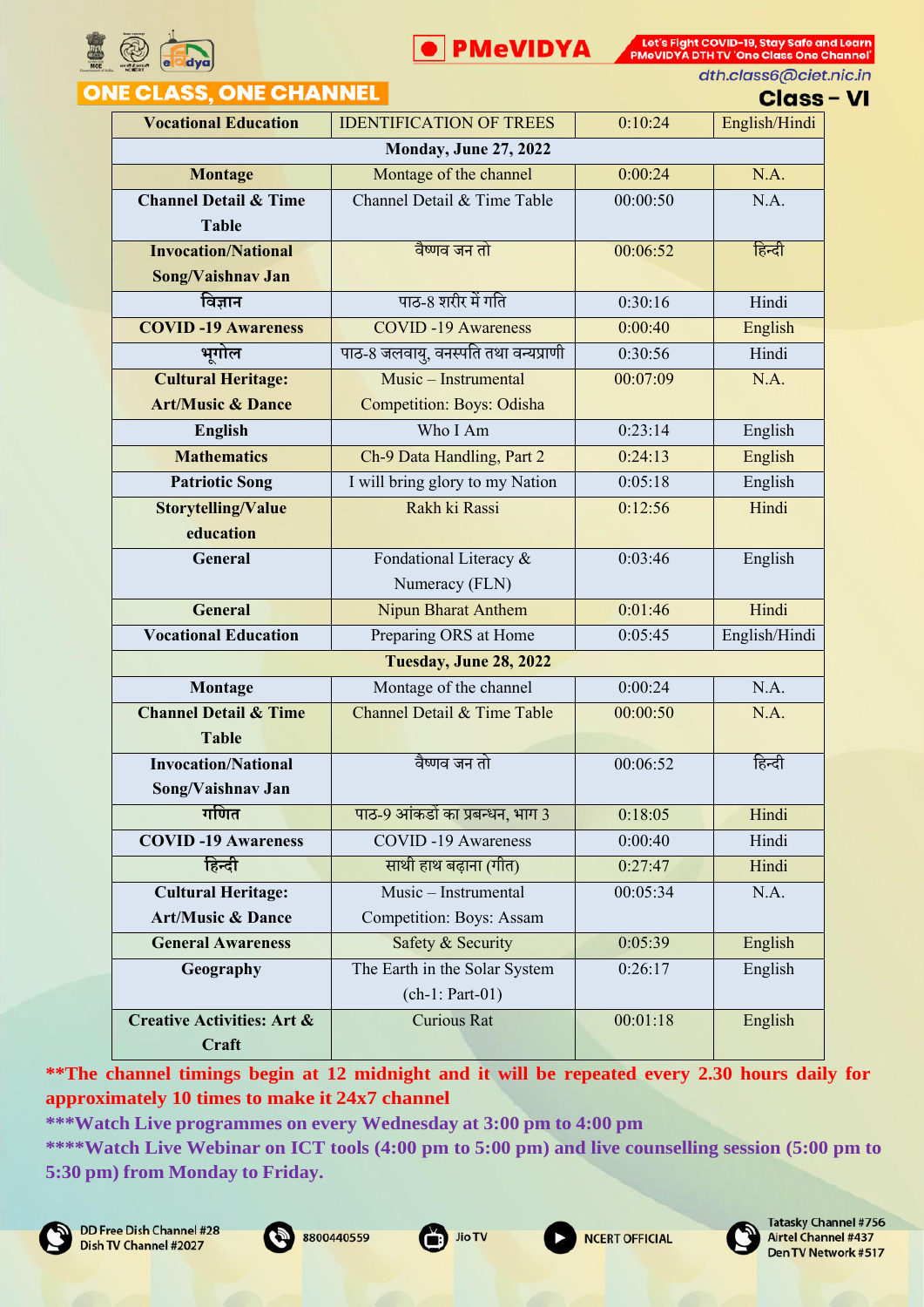



dth.class6@ciet.nic.in

## **ONE CLASS, ONE CHANNEL**

**Class - VI** 

| <b>Invocation/National</b>            | वैष्णव जन तो                        | 00:06:52 | हिन्दी        |
|---------------------------------------|-------------------------------------|----------|---------------|
| Song/Vaishnav Jan                     |                                     |          |               |
| <b>Science</b>                        | Ch-9 The Living Organisms —         | 0:17:34  | English       |
|                                       | <b>Characteristics And Habitats</b> |          |               |
| <b>Vocational Education</b>           | Preparing ORS at Home               | 0:05:45  | English/Hindi |
| <b>Storytelling/Value</b>             | Dan Ka Hisab                        | 0:16:30  | Hindi         |
| education                             |                                     |          |               |
| General                               | Fondational Literacy &              | 0:03:46  | English       |
|                                       | Numeracy (FLN)                      |          |               |
| <b>General</b>                        | <b>Nipun Bharat Anthem</b>          | 0:01:46  | Hindi         |
| <b>Patriotic Song</b>                 | I will bring glory to my Nation     | 0:05:18  | English       |
|                                       | Wednesday, June 29, 2022            |          |               |
| Montage                               | Montage of the channel              | 0:00:24  | N.A.          |
| <b>Channel Detail &amp; Time</b>      | Channel Detail & Time Table         | 00:00:50 | N.A.          |
| <b>Table</b>                          |                                     |          |               |
| <b>Invocation/National</b>            | वैष्णव जन तो                        | 00:06:52 | हिन्दी        |
| Song/Vaishnav Jan                     |                                     |          |               |
| विज्ञान                               | पाठ-7 पौधों को जानिए                | 0:19:30  | Hindi         |
| <b>COVID-19 Awareness</b>             | <b>COVID-19 Awareness</b>           | 0:01:06  | English       |
| संस्कृत                               | पाठ-14 अहह आः च, भाग 1              | 0:21:05  | Hindi         |
| <b>Cultural Heritage:</b>             | Music - Instrumental                | 00:05:34 | N.A.          |
| <b>Art/Music &amp; Dance</b>          | Competition: Boys: Assam            |          |               |
| <b>General Awareness</b>              | <b>Gender Equality</b>              | 0:07:09  | English       |
| <b>History</b>                        | Traders, Kings and Pilgrims         | 0:23:40  | English       |
| <b>Creative Activities: Art &amp;</b> | <b>Curious Rat</b>                  | 00:01:18 | English       |
| Craft                                 |                                     |          |               |
| <b>Mathematics</b>                    | Ch-7 Fractions                      | 0:19:36  | English       |
| <b>Patriotic Song</b>                 | I will bring glory to my Nation     | 0:05:18  | English       |
| Storytelling/Value                    | Nat Khat Chuha                      | 0:13:39  | Hindi         |
| education                             |                                     |          |               |
| <b>General</b>                        | Fondational Literacy &              | 0:03:46  | English       |
|                                       | Numeracy (FLN)                      |          |               |
| General                               | Nipun Bharat Anthem                 | 0:01:46  | Hindi         |
| <b>Vocational Education</b>           | TEN PLANTS FOR HOME                 | 0:13:34  | English/Hindi |
|                                       | <b>DECORATION</b>                   |          |               |
| Thursday, June 30, 2022               |                                     |          |               |
| Montage                               | Montage of the channel              | 0:00:24  | N.A.          |

**\*\*The channel timings begin at 12 midnight and it will be repeated every 2.30 hours daily for approximately 10 times to make it 24x7 channel**

**\*\*\*Watch Live programmes on every Wednesday at 3:00 pm to 4:00 pm**